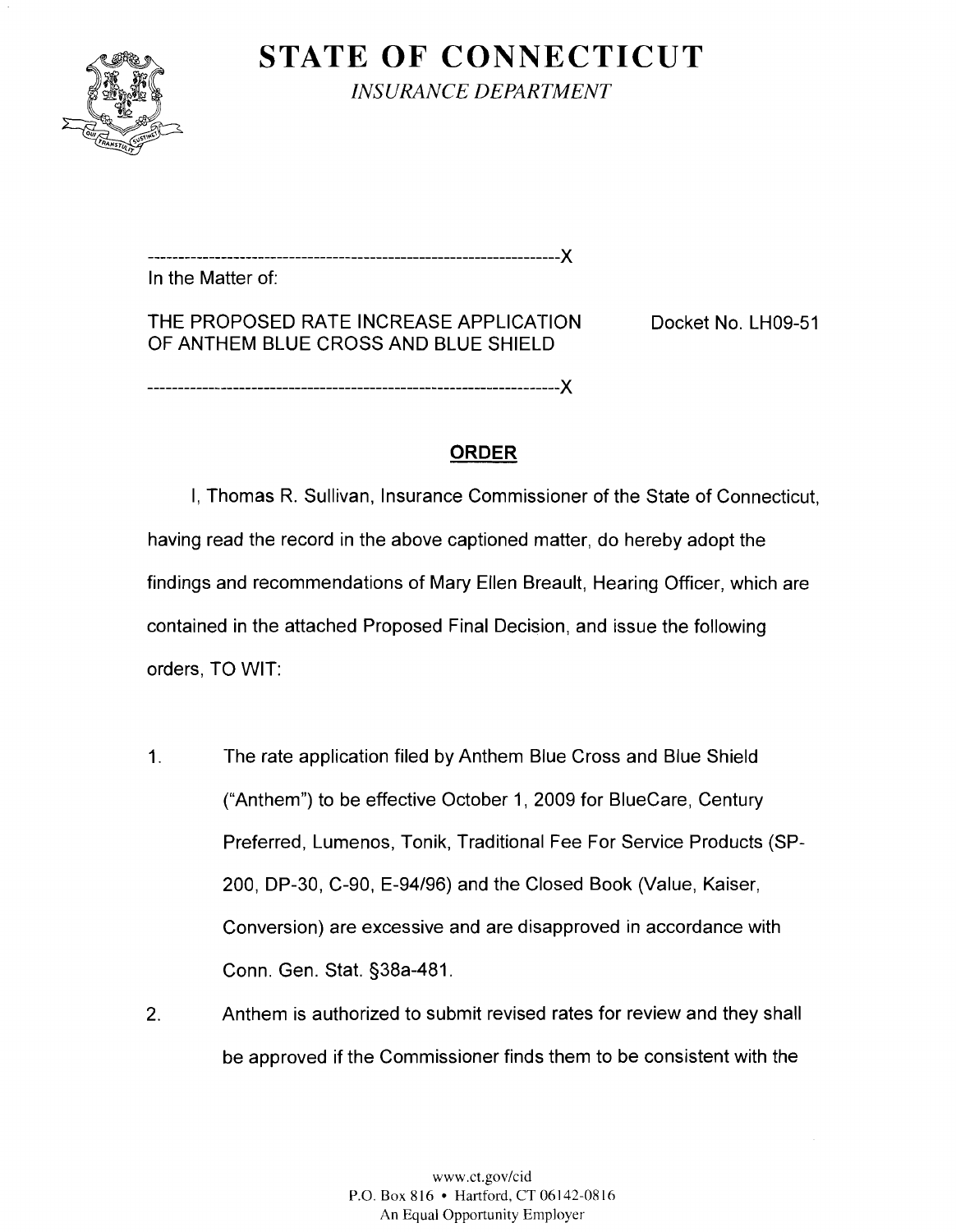recommendations as set forth in the Proposed Final Decision issued by Mary Ellen Breault, Hearing Officer, on August 4, 2009. The recornmended rates are deemed to be actuarially sound, and are adequate, not excessive and not unfairly discriminatory in accordance with Conn. Gen. Stat.§38a-48. The recommended rate are as follows:

%Increase

| BlueCare (HMO)                                  | 16.6% |
|-------------------------------------------------|-------|
| Century Preferred (PPO and HSA)                 | 16.5% |
| Lumenos (CDHP)                                  | 19.9% |
| Tonik (PPO)                                     | 13.0% |
| Traditional (FFS): SP-200, DP-30, C-90, E-94/96 | 20.0% |
| Closed HMO: Value, Kaiser, Conversion           | 20.0% |

- 3. Any revised rates which may be submitted consistent with the above will be effective no earlier than January 1, 2010.
- 4. Anthem will recalculate the rates using the recommended rate increases with an effective date of January 1, 2010 and submit a revised rate filing to the Insurance Department no later than August 31, 2009 to enable adequate notice to be issued to policyholders

Dated at Hartford, Connecticut, this  $\underline{\quad \mathcal{O}'}$ 

Insurance Commissioner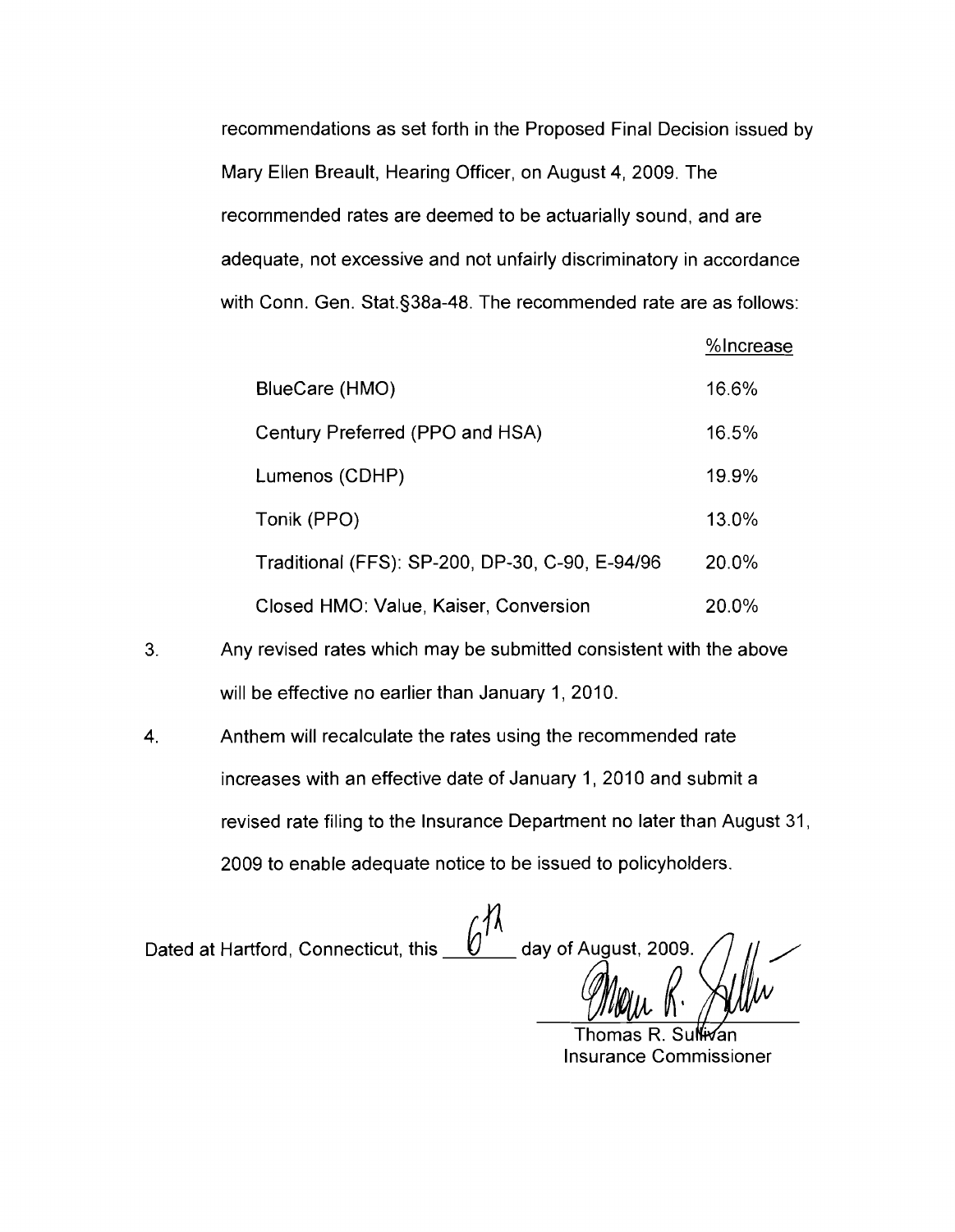

**STATE OF CONNECTICUT**  *INSURANCE DEPARTMENT* 

................................................................... **X**  In the Matter of:

THE PROPOSED RATE INCREASE APPLICATION OF ANTHEM BLUE CROSS AND BLUE SHIELD

Docket No. LH09-51

## **PROPOSED FINAL DECISION**

### **I. INTRODUCTON**

On June 9, 2009, Anthem Blue Cross and Blue Shield ("Anthem" or "Applicant"), filed a rate increase application regarding individual health insurance policies ("Application") with the Connecticut lnsurance Department ("Department") pursuant to Conn. Gen. Stat. §38a-481. Although there is no statutory requirement that a rate hearing be held, on July 8, 2009, Insurance Commissioner Thomas R. Sullivan ("Commissioner") issued a notice of public hearing. The Commissioner ordered that a public hearing be held on July 20, 2009 concerning the application for approval of the proposed rate increases for individual health insurance products.

A copy of the notice for the public hearing was filed with the Office of the Secretary of State on July 8, 2009 and was published on the Department's Internet website. The notice indicated that the Application was available for public inspection at the Department, and that the Department was accepting written statements concerning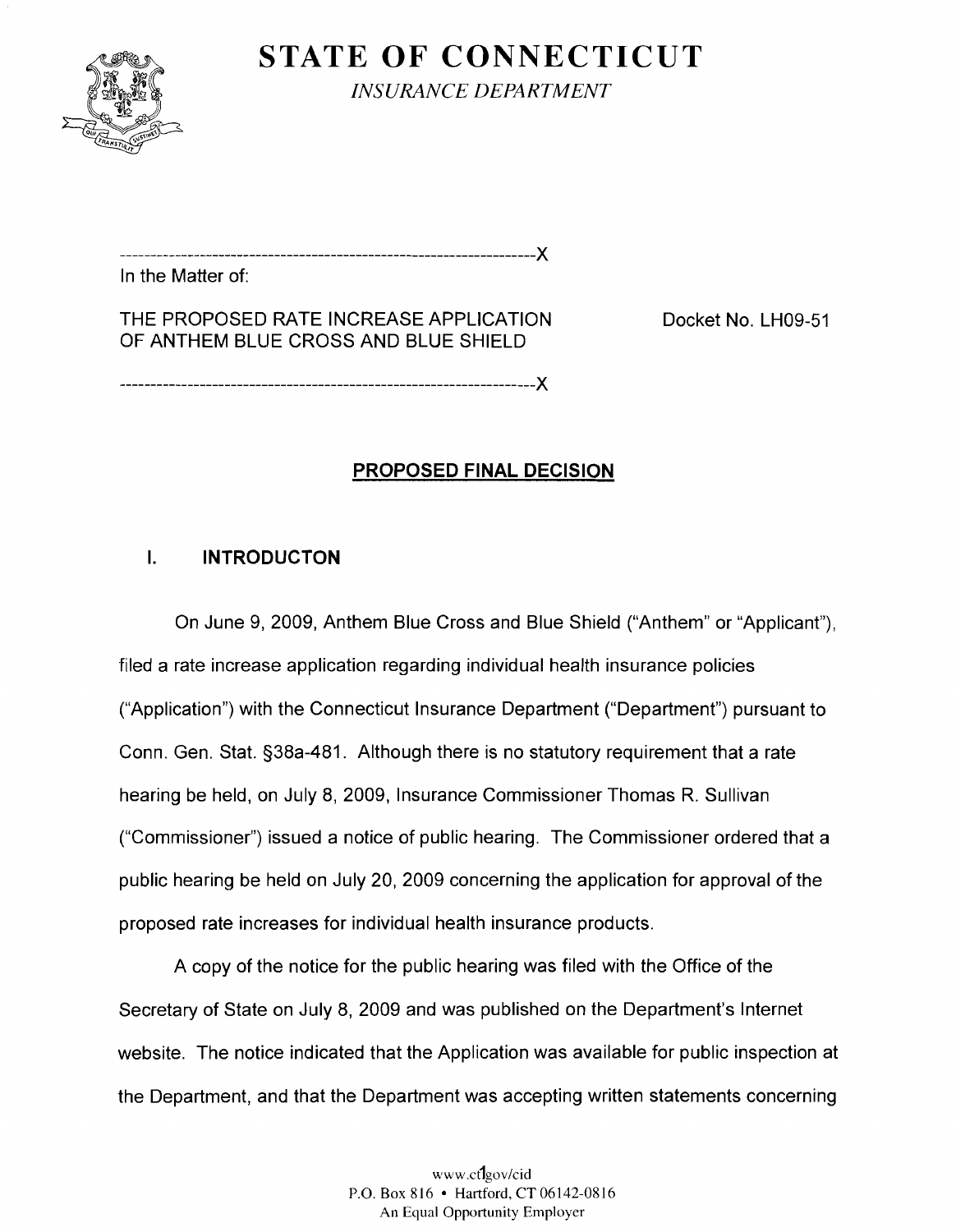the Application. In accordance with Conn. Agencies Regs. §38a-8-48, the Applicant was designated as a party to this proceeding.

On July 15, 2009, the Commissioner appointed the undersigned to serve as Hearing Officer in this proceeding.

On July 13, 2009, the Office of the Healthcare Advocate ("OHA") timely filed a Petition to Intervene. The Petition was timely served by electronic mail to the Applicant and the Commissioner. On July 14, 2009, the Attorney General ("AG") submitted a Petition to Intervene that was not timely filed, and service was not made on the Applicant. The AG requested a waiver of the five day notice period pursuant to Conn. Agencies Regs.  $\S 38a-8-48(d)$ , that is virtually identical to Conn. Gen. Stat.  $\S 4-177a(c)$ , and provides that the five-day requirement may be waived at any time the Commissioner or presiding officer on a showing of good cause.

Petitioners asserted their interests in intervening were to represent consumers and ensure that consumer concerns were heard and considered. In addition, the OHA claimed that his intervention was necessary to ensure a fair and complete adjudication of the rate approval process.

The Applicant did not object to either Petition to Intervene.

Both the OHA and the AG submitted Petitions that were deficient in both form and substance pursuant to Conn. Agencies Regs. §38a-8-48(c). The Petitioners did not present facts demonstrating their proposed intervention would advance the interests of justice and not impair the orderly conduct of the proceedings. The OHA pled no facts demonstrating that the Commissioner was incapable of discharging his statutory obligation to determine whether the Application should be approved. The ability of

 $\overline{2}$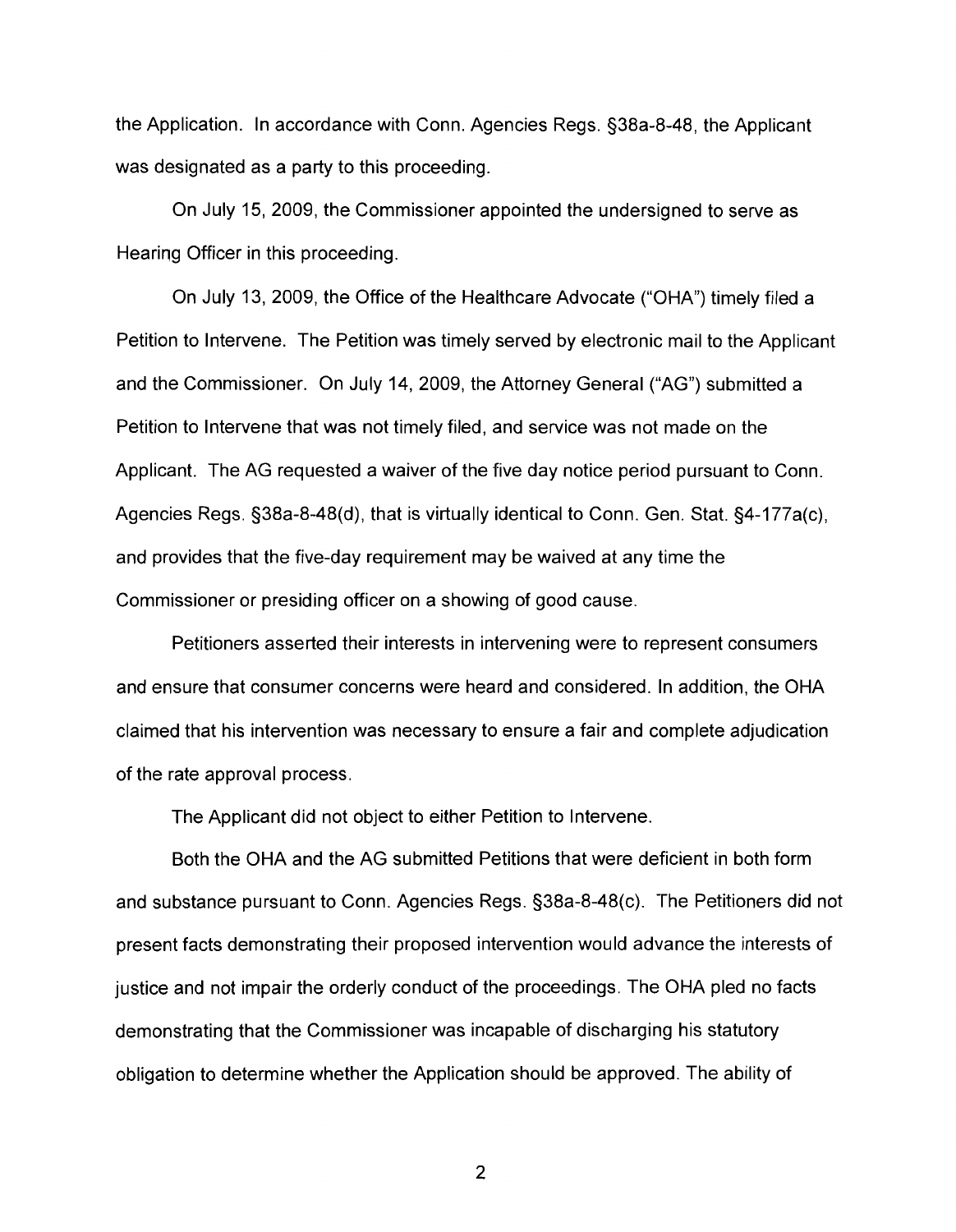consumers to voice their concerns was well provided for in the proceeding. The Public Notice issued by the Commissioner on July 8, 2009 clearly stated that "The hearing will include a period devoted exclusively to public comment" and also provided for written comment to be submitted. In spite of the statutory and regulatory deficiencies, there being no objection from the Applicant and in recognition that this hearing was not being held pursuant to any statutory requirement, but rather upon the discretion of the Commissioner and in the public interest, the OHA and the AG were granted intervenor status subject to specified limitations. The specific limitations imposed upon the lntervenors were:

- 1. The subject matter of the intervention was limited to the issue of consumer concerns regarding the impact of the proposed rate increases if the increases are granted.
- 2. Neither Petitioner had discovery rights other than to inspect the public comments on file.
- **3.**  The Intervenors had the right to introduce documentary evidence and witnesses related to the consumer concerns they represent. In the interest of the orderly conduct of the hearing and in recognition of the right of the public to comment directly during the public comment period, as well as in writing, the lntervenors were limited to one witness each and were admonished to be succinct and to maintain a relevancy to the rate application.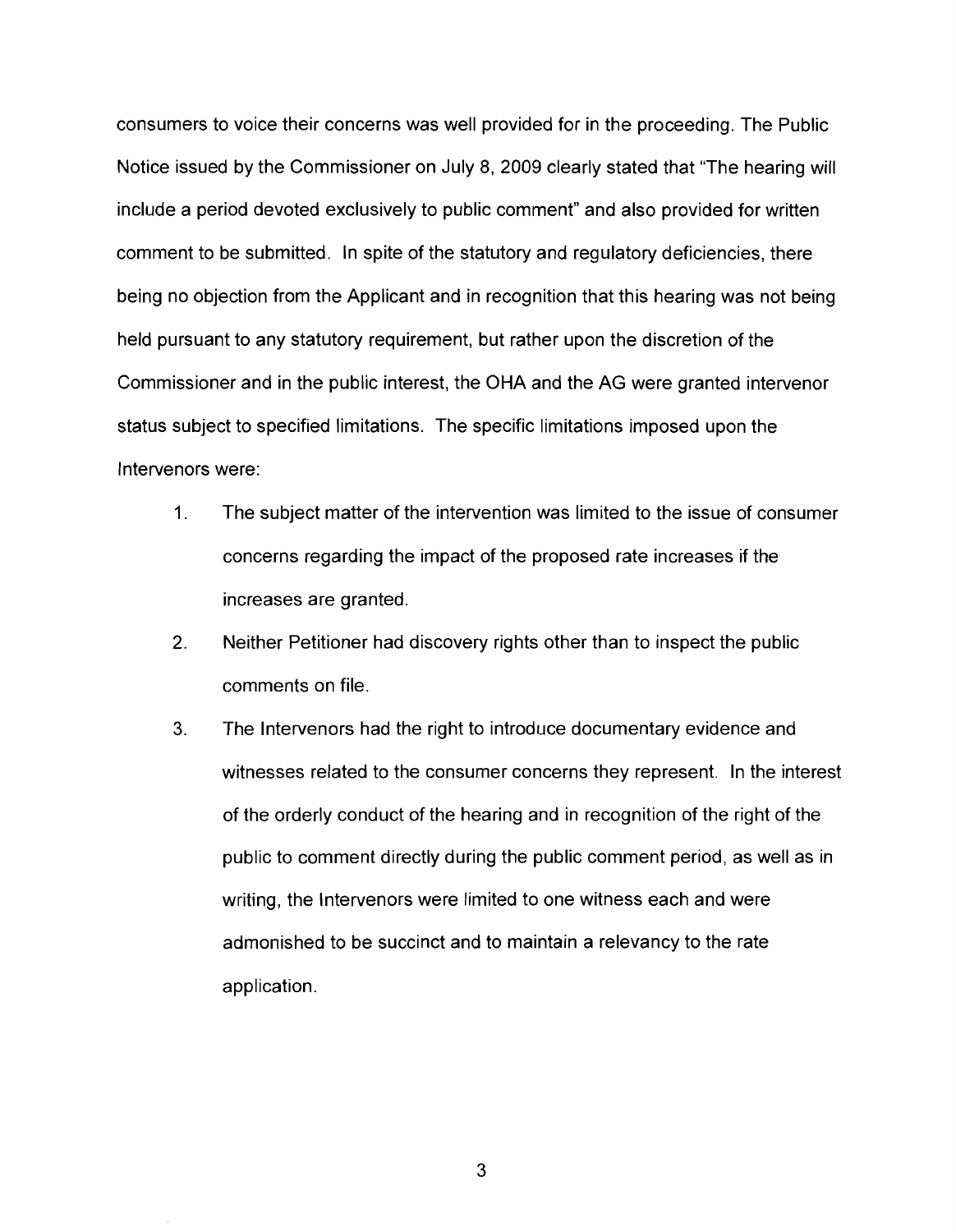**4.**  The Intervenors had the right to cross examine the Applicant's witness limited to issues of consumer concern regarding the impact of the proposed rate increase.

On July 20, 2009, the public hearing on the Application was held before the undersigned. The following individuals testified at the public hearing on behalf of the Applicant: George Siriotis, Regional Vice-President Individual Sales, Anthem Blue Cross and Blue Shield and Jennie Casady, Associate Actuary Individual Markets, the WellPoint Companies. Michael G. Durham of Donahue, Durham & Noonan, P.C. and John M. Russo, Esq., of Anthem Blue Cross and Blue Shield of Connecticut represented the Applicant.

The following Department staff participated in the public hearing: Paul Lombardo, Life and Health Actuary; N. Beth Cook, Counsel; and Timothy Lyons, Counsel.

Victoria L. Veltri, General Counsel, represented the OHA. Jennifer Bass, an Anthem policyholder, testified as a witness for the OHA.

Richard Blumenthal, Attorney General and Thomas P. Ryan, Assistant Attorney General represented the Office of the AG. Ralph D'Agosta, an Anthem policyholder, testified as a witness on behalf of the AG.

Pursuant to the published hearing notice, the public was given an opportunity to speak at the hearing or to subrnit written comments on the Application with respect to the issues to be considered by the Commissioner. There was a misunderstanding regarding the sign up sheet for speakers. All members of the public that entered the hearing room signed the posted sheet for those who wished to speak. Five members of

 $\overline{\mathbf{4}}$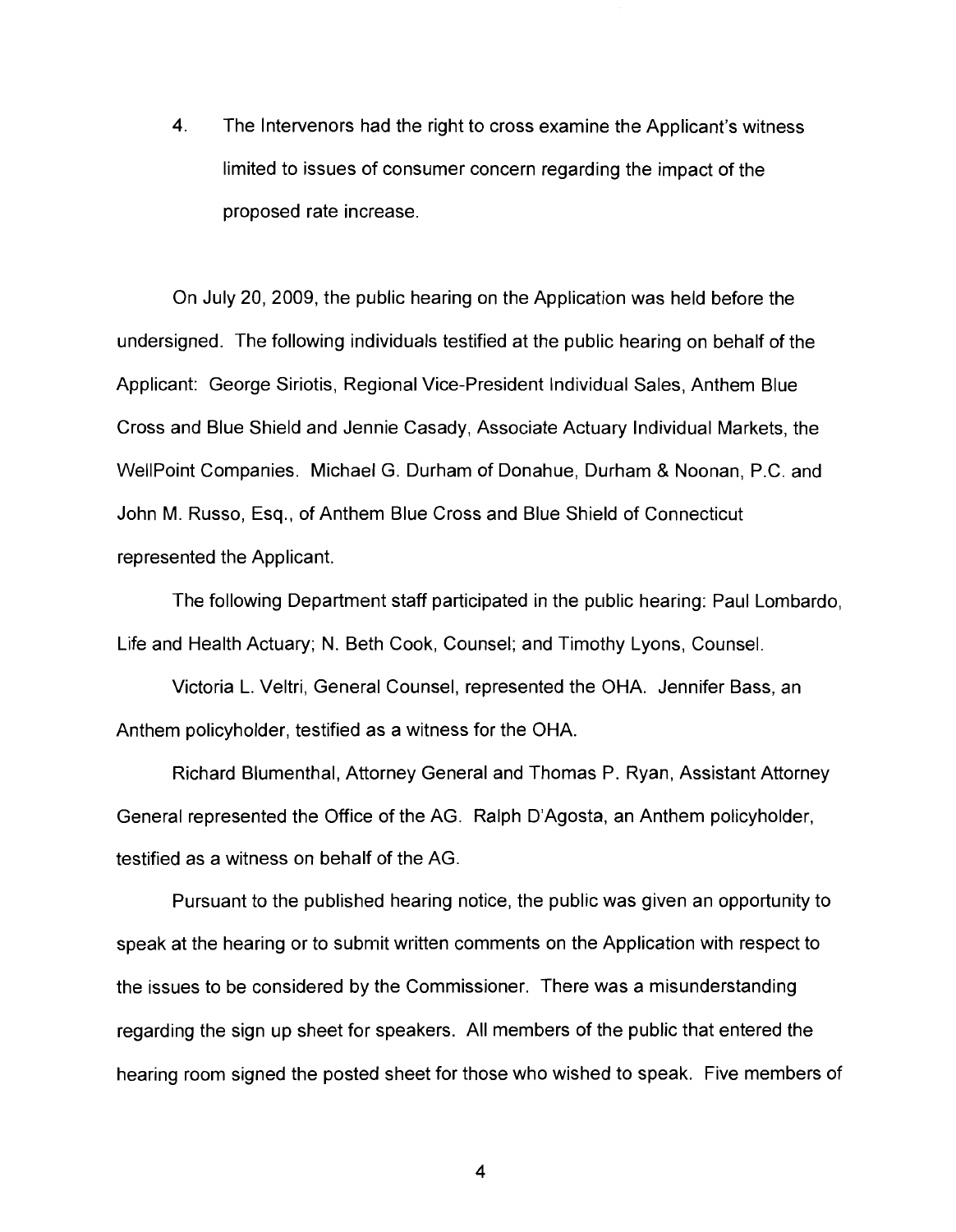the public provided oral comments during the public comment portion of the hearing. Thirty members of the public provided written comments to the Department that were entered into the record.

Anthem was ordered to submit supplemental information and the record of the hearing was left open until 4 p.m. on July 21, 2009. Anthem timely submitted the supplemental information on July 21, 2009 and the record was closed. On July 27, 2009, the OHA submitted a motion to reopen the record to enable the Intervenors to file comment on the supplemental submission. The Applicant filed an objection to the motion and the motion to reopen was denied.

#### **II. FINDINGS OF FACT**

After reviewing the exhibits entered into the record of this proceeding, the testimony of the witnesses, and utilizing the experience, technical competence and specialized knowledge of the Department, the undersigned makes the following findings of fact:

1. On June 9, 2009, Anthem electronically filed a rate application requesting the following increases and resulting proposed base premium per member per month (PMPM) to be effective 10/1/2009:

|                                 |       | %Increase Proposed PMPM |
|---------------------------------|-------|-------------------------|
| BlueCare (HMO)                  |       | 22.7% \$473.34          |
| Century Preferred (PPO and HSA) | 21.9% | \$372.25                |
| Lumenos (CDHP)                  | 27.7% | \$ 296.92               |
| Tonik (PPO)                     | 21.9% | \$262.81                |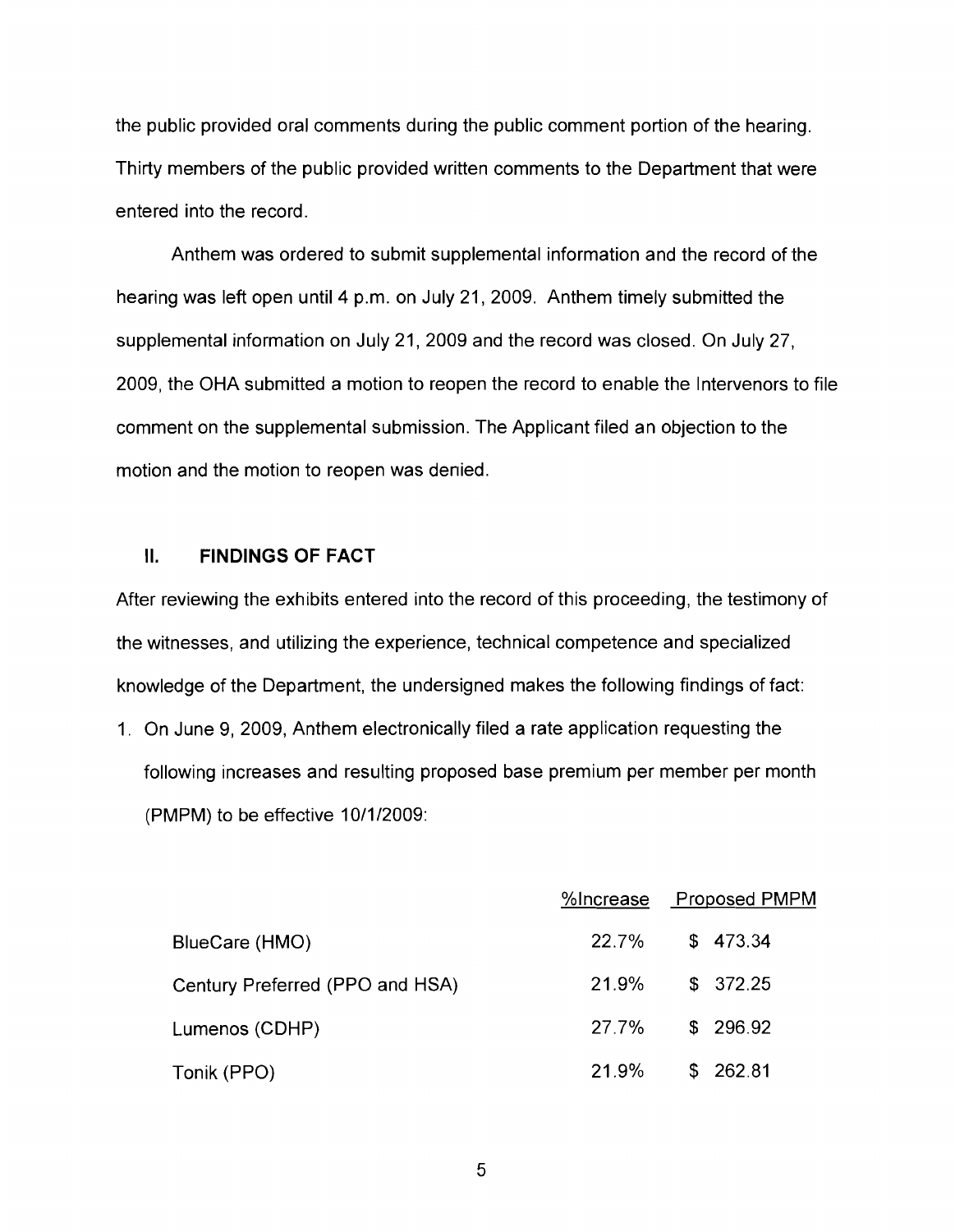| Traditional (FFS): SP-200, DP-30, C-90, E-94/96 30.0% |       | \$1,353.20 |
|-------------------------------------------------------|-------|------------|
| Closed HMO: Value, Kaiser, Conversion                 | 30.0% | \$ 512.46  |

2. Anthem filed a previous rate increase for these plans on September 5, 2008 and the Department approved the following rate changes effective 1/1/09:

| BlueCare (HMO)                                  | 14.7%   |
|-------------------------------------------------|---------|
| Century Preferred (PPO and HSA)                 | 13.4%   |
| Lumenos (CDHP)                                  | $-4.0%$ |
| Tonik (PPO)                                     | 15.1%   |
| Traditional (FFS): SP-200, DP-30, C-90, E-94/96 | 6.9%    |
| Closed HMO: Value, Kaiser, Conversion           | 20.0%   |

- 3. Anthem testified it was experiencing deteriorating experience across all product lines.
- 4. The loss ratios by product are as follows:

|                                                        | Actual 12<br>Mo. LR<br>4/08-3/09 | Assumed LR<br>in Pricing |
|--------------------------------------------------------|----------------------------------|--------------------------|
| BlueCare (HMO)                                         | 80.1%                            | 83.8%                    |
| Century Preferred (PPO and HSA)                        | 81.3%                            | 79.9%                    |
| Lumenos (CDHP)                                         | 67.6%                            | 74.5%                    |
| Tonik (PPO)                                            | 70.8%                            | 71.4%                    |
| Traditional (FFS): SP-200, DP-30, C-90, E-94/96 109.7% |                                  | 94.6%                    |
| Closed HMO: Value, Kaiser, Conversion                  | 158.7%                           | 92.1%                    |

- 5. No changes were proposed to the existing agelgender factors or the HSA aggregate family deductible factors.
- 6. The retention is based on the following assumptions: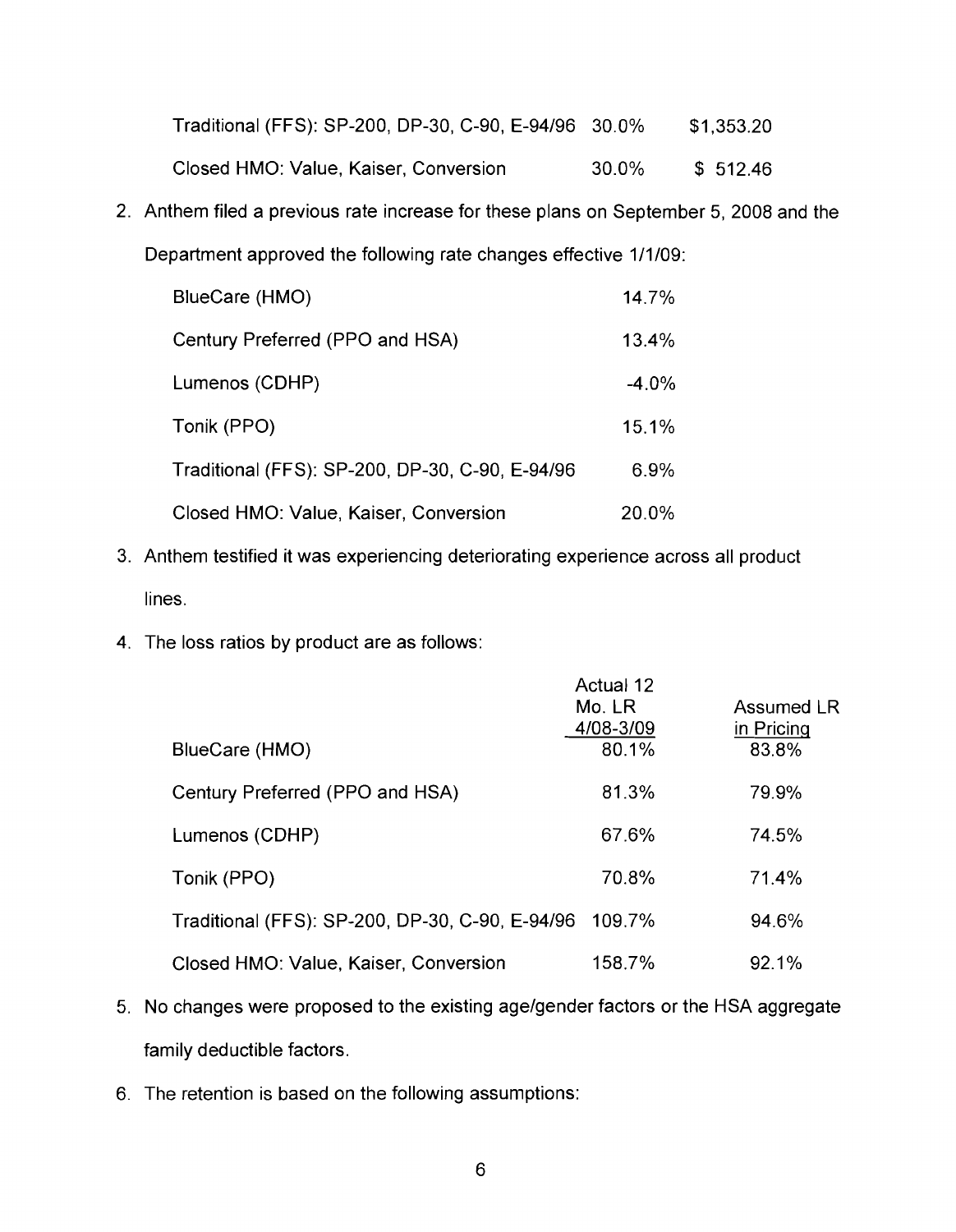- Administrative expenses are \$26.15 PMPM for products with Rx coverage and \$24.84 PMPM for products without Rx coverage.
- Operating margin is \$28.76 PMPM.
- Premium tax is 1.75% of premium.  $\bullet$
- Commissions are a percentage of premium and vary by product. On average the total commission is 4% of premium.
- 7. The retention as a percentage of premium varies by product due to the fixed PMPM expenses for administrative expense and operating margin.
- 8. Commissions range from 2.8% to 6%. No commissions are included on the traditional fee for service products or closed blocks.
- 9. Anthem testified their rates were in compliance with the 1.75% premium tax.
- 10.The \$26.15 flat component of the administrative expense includes employee compensation, employee benefits, overhead, disease management and care coordination programs, and consumer education and outreach.
- 11.The operating margin is composed of a profit charge and a risk charge. The risk charge covers adverse selection and claim volatility on plans with lower persistency. The operating margin is set at 7.5% of the overall premium for the individual block, but varies by product to be more equitable. Anthem testified it could not identify the values of the risk or the profit components. The 7.5% is consistent with past rate filing applications.
- 12. Anthem testified that the additional fees included in the Application, such as paper billing fee and a late charge, are not being implemented at this time. Anthem

 $\overline{7}$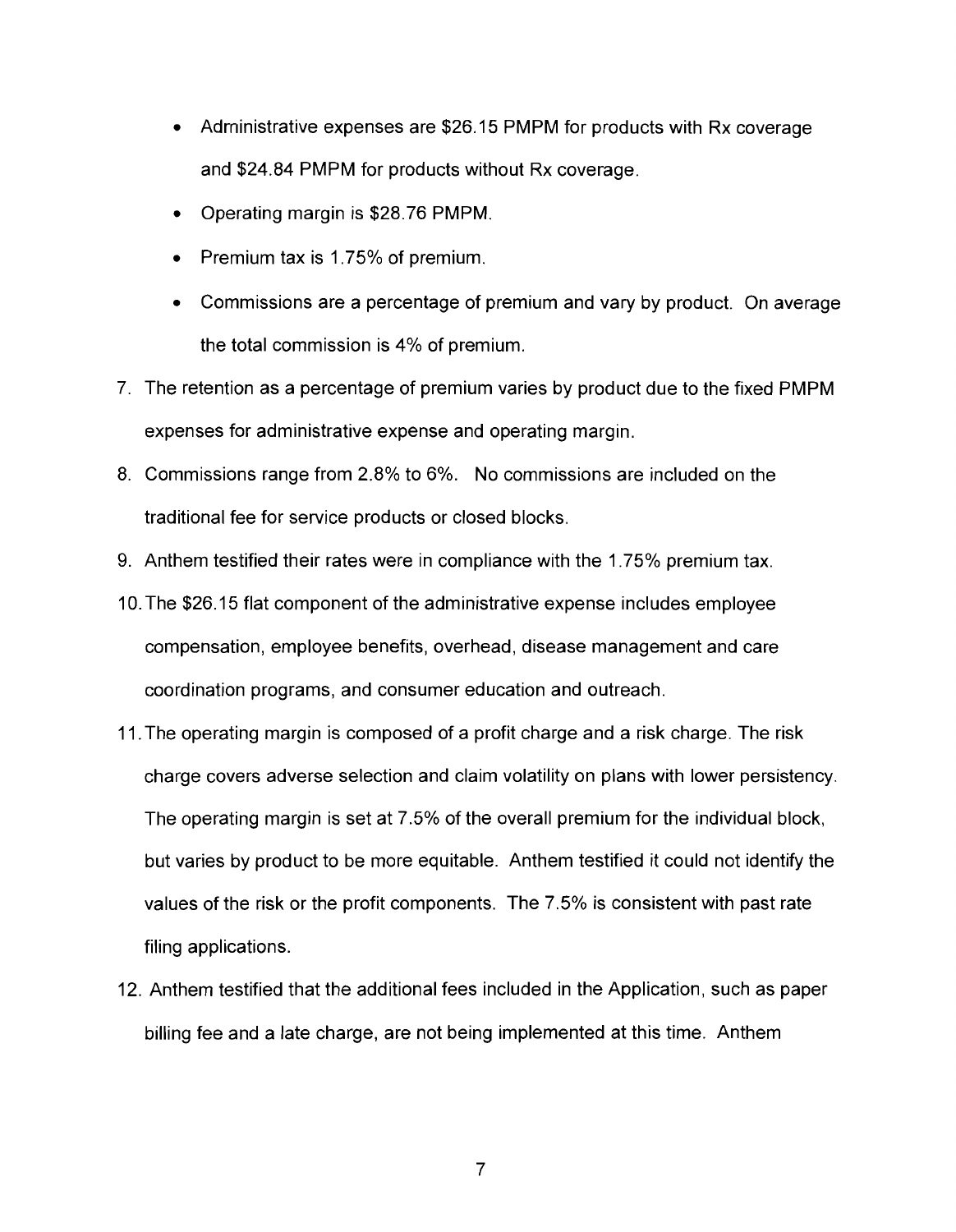testified that if it decides to implement these fees at a future date, it would seek Department approval prior to such action.

13.The annual trend factors by product that were used to develop the rates are as follows:

| BlueCare (HMO)                                  | 19.9% |
|-------------------------------------------------|-------|
| Century Preferred (PPO and HSA)                 | 15.1% |
| Lumenos (CDHP)                                  | 16.5% |
| Tonik (PPO)                                     | 15.1% |
| Traditional (FFS): SP-200, DP-30, C-90, E-94/96 | 15.3% |
| Closed HMO: Value, Kaiser, Conversion           | 20.5% |

- 14.Trend includes anticipated changes in costs, utilization, savings initiatives, deductible leveraging, aging and emerging experience.
- 15.The experience period used for the rate development is the 12 month period from 4/1/2008 through 3/31/2009.
- 16.Projected experience was based on incurred claims in the experience period that were paid through 4/30/2009.
- 17.Anthem testified to having a high level of confidence with using only one month of paid claims beyond the incurral period.
- 18. The rating period is the 12 month period from 10/1/2009 through 9/30/2010.
- 19.The projected trend factor was applied from the midpoint of the experience period to the midpoint of the proposed rating period.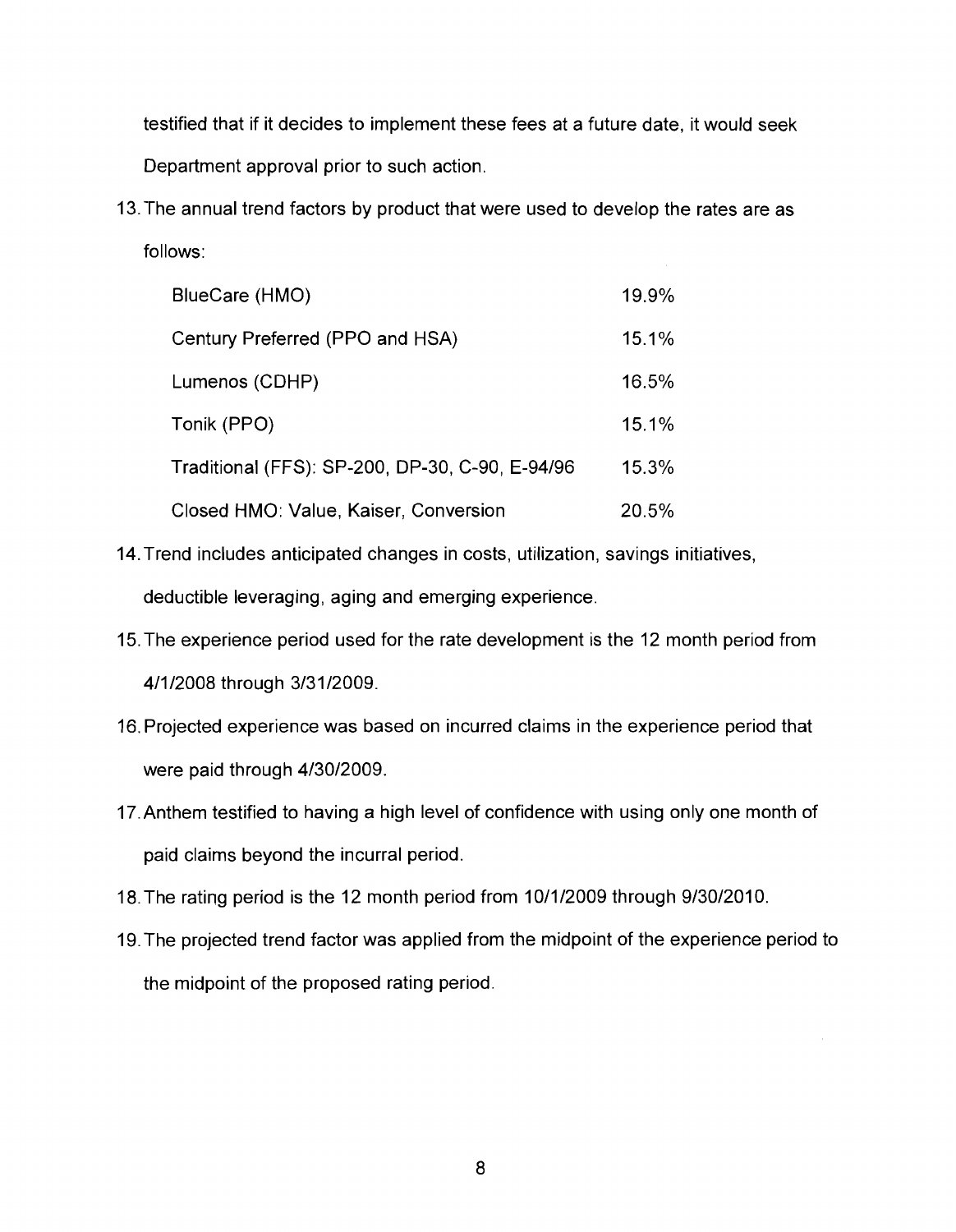- 20.Annual trend for medical services ranged from 16.21% to 21.8% depending on the services covered. The annual trend for prescription drugs ranged from 14.2% to 15.7%.
- 21.Claim cost trend includes the expected change in Anthem's reimbursements to providers.
- 22. Anthem testified that utilization management programs and the expected cost savings from those programs are included in the trend calculations.
- 23. Deductible leveraging occurs when the cost of services increase, but the policy deductible does not change, resulting in Anthem paying a higher percentage of total claims compared to past policy periods.
- 24. Anthem testified that it added an explicit margin for added risk into the claim cost trend for the Blue Care product since it is the only carrier offering in Connecticut an HMO product with maternity coverage at the \$1 500 deductible level.
- 25. An adjustment of .5% was included in trend to account for the aging of the policyholders.
- 26. Anthem testified that rates are on an attained age basis with five year age brackets. Every five years an individual will enter the next age bracket and be subject to higher premium rates due to the change in age factor.
- 27.Rebates are credited for prescription drug coverage. The credit is 3.3% of prescription drug claims. The full amount of the rebate is not passed on to the policyholder.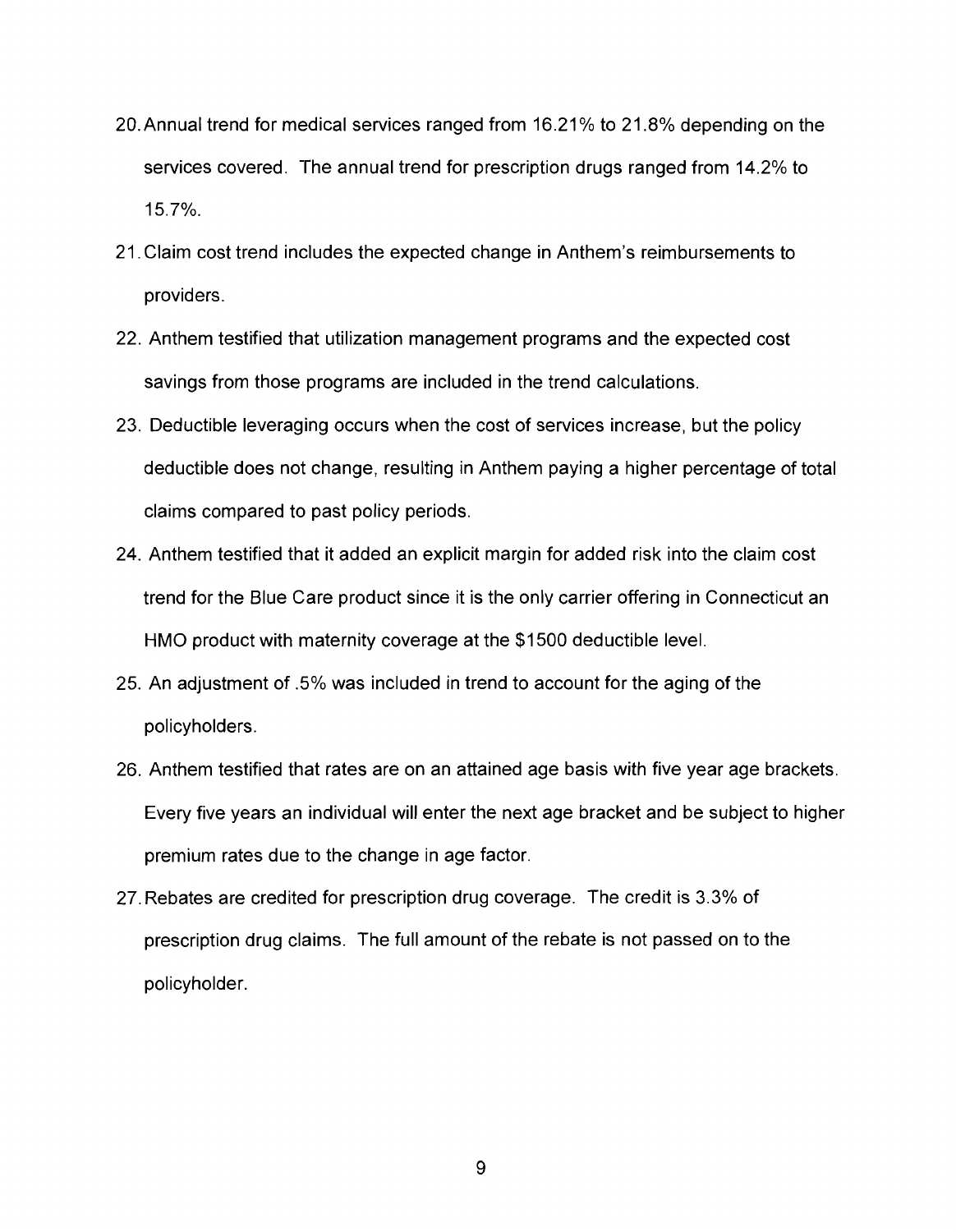- 28. Mental health and substance abuse, lab and embedded vision services are capitated, so the actual fees are included in the premium rate. Immunization and pharmacy dispensing fees are also fixed amounts added to the premium rate.
- 29. Capitated costs are not included in the claims data.
- 30. Anthem testified that only Connecticut specific experience has been included in the rate filing.
- 31. Rates are adjusted for the wearing off of underwriting as the policy duration ages.
- 32. Anthem is proposing to change the Lumenos HSA deductible relativities as a result of worse claims experience at the lower deductibles when compared to the higher deductibles.
- 33. Anthem is proposing to change the Century Preferred deductible relativities as a result of worse claims experience at the lower deductibles when compared to the higher deductibles.
- 34. Anthem testified that is experiencing increased costs in hospital care due to increased utilization, new services and technology, high cost implantable devices and drugs, diagnostic imaging and cost shifting as a result of underfunded government programs.
- 35. Anthem testified that 40% of diagnostic imaging is medically unnecessary or does not contribute to improved patient care.
- 36. Anthem testified that it estimates that the cost of unnecessary procedures ranges from \$2 to over \$16 billion.
- 37.Anthem testified regarding a seasonality effect on the high deductible plans. Anthem testified that the 69.8% loss ratio calculated by the Department's actuary for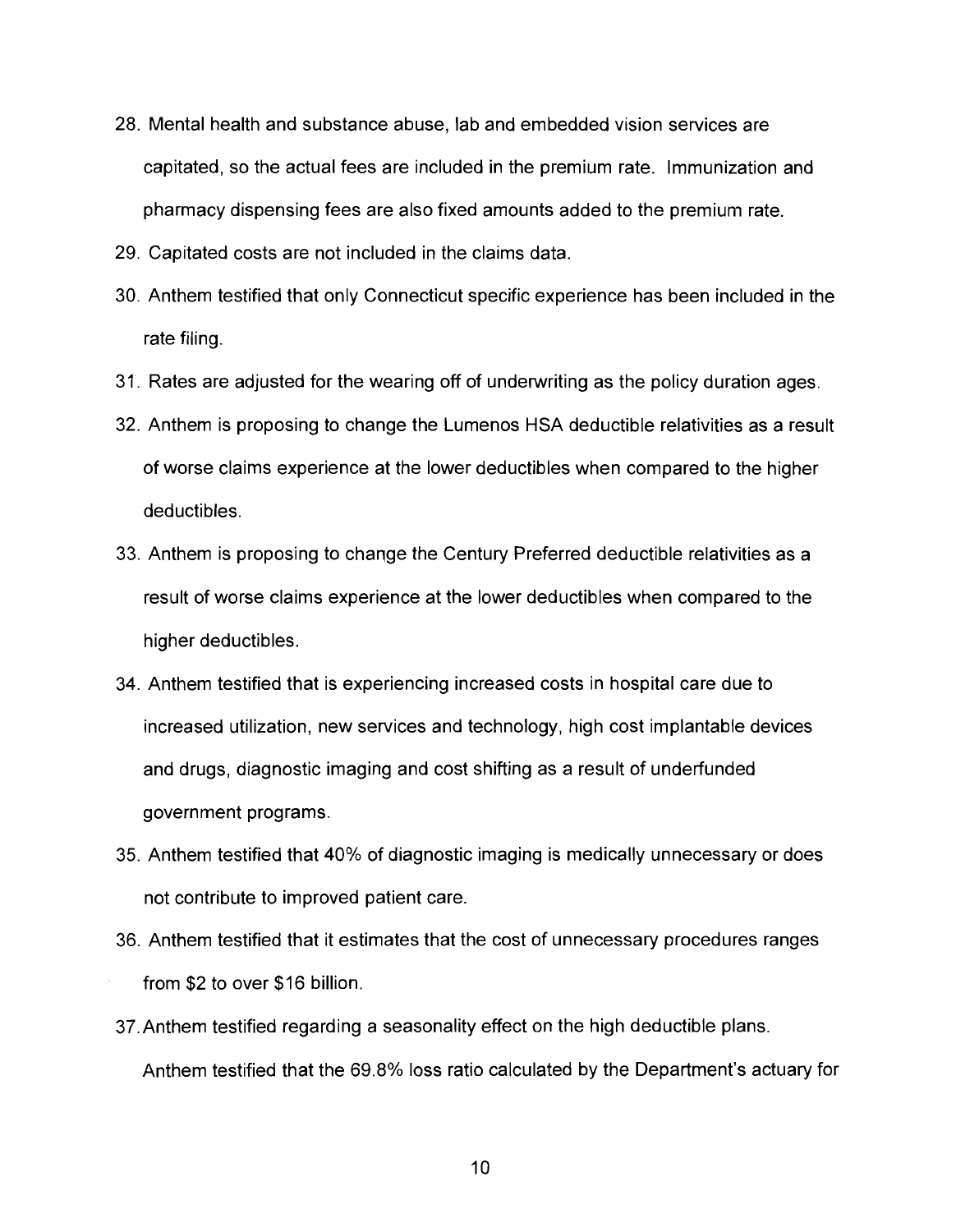the first four months of 2009 for Tonik and Century Preferred experience combined reflects that in the early duration of the policy period, policyholders have not all met the deductible. The higher pricing loss ratio reflects that in the later duration of the policy period, claims are expected to increase as policyholders meet the deductible and many of the plans pay 100% of claims once the deductible is met. Anthem testified that the twelve month loss ratio ending December 2008 reflects this claim pattern.

- 38. Anthem testified that the average hospital length of stay has increased since mid-2008.
- 39. Exhibit 7 of the rate filing details reserve data, but does not provide this data for each product separately. Anthem combined certain products due to the lack of fully credible data for some products.
- 40. Attachment A of the rate filing details actual loss ratio and trend data, but does not provide this data for each product separately.
- 41. Anthem filed supplemental documents to provide the loss ratio and trend data by product with claims paid through June 2009.
- 42.The rolling twelve month claim cost trends for the Blue Care and Century Preferred products have increased fairly steadily from mid-2008 to 2009. For the period ending April 2009, the revised values are 18.5% for Blue Care and 22.4% for Century Preferred.
- 43. The actual rolling twelve-month trend factors by product provided in the revised Attachment A with paid claims through June 2009 are as follows:

Actual Pricinq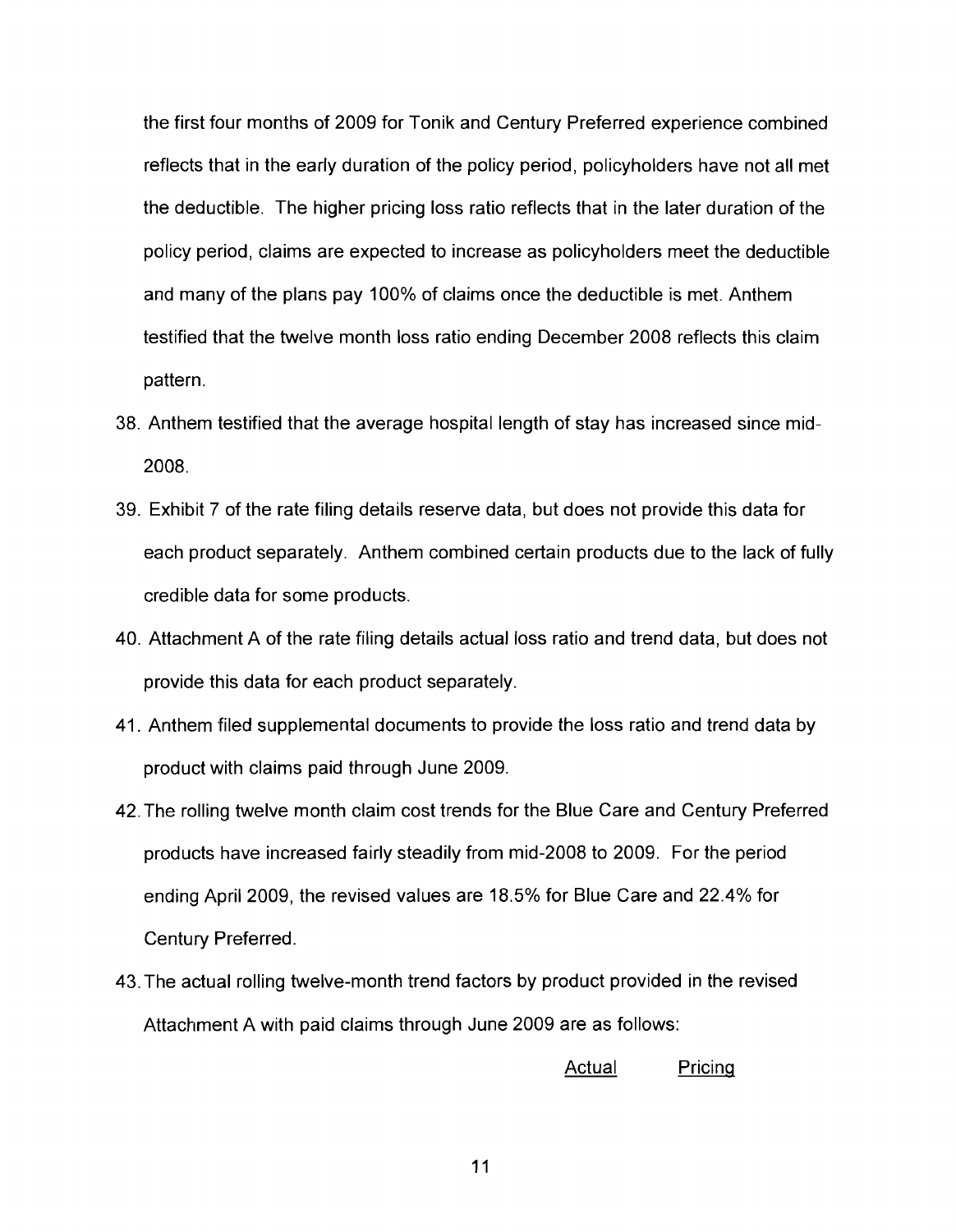| BlueCare (HMO)                        | 18.5%   | 19.9% |
|---------------------------------------|---------|-------|
| Century Preferred (PPO and HSA)       | 22.4%   | 15.1% |
| Lumenos (CDHP)                        | 23.9%   | 16.5% |
| Tonik (PPO)                           | 15.0%   | 15.1% |
| Traditional (FFS): (Excluding CHCBP)  | 32.2%   | 15.3% |
| Closed HMO: Value, Kaiser, Conversion | $-9.5%$ | 20.5% |

44.The original Attachment A combined certain products since the experience was not fully credible. The actual rolling twelve-month trend factors by product provided in the original Attachment A with paid claims through April 2009 are as follows:

|                                                 | Actual |
|-------------------------------------------------|--------|
| BlueCare (HMO) and Closed HMO                   | 18.8%  |
| Century Preferred (PPO and HSA) and Tonik 16.3% |        |
| Lumenos (CDHP)                                  | 25.5%  |
| Traditional (FFS) and CHCBP                     | 13.6%  |

45.The twelve-month loss ratios ending in April 2009 by product provided in the revised Attachment A with paid claims through June 2009 are as follows:

|                                                 | Actual |
|-------------------------------------------------|--------|
| BlueCare (HMO)                                  | 80.5%  |
| Century Preferred (PPO and HSA)                 | 80.7%  |
| Lumenos (CDHP)                                  | 66.1%  |
| Tonik (PPO)                                     | 69.6%  |
| Traditional (FFS): SP-200, DP-30, C-90, E-94/96 | 99.3%  |
| Closed HMO: Value, Kaiser, Conversion           | 156.4% |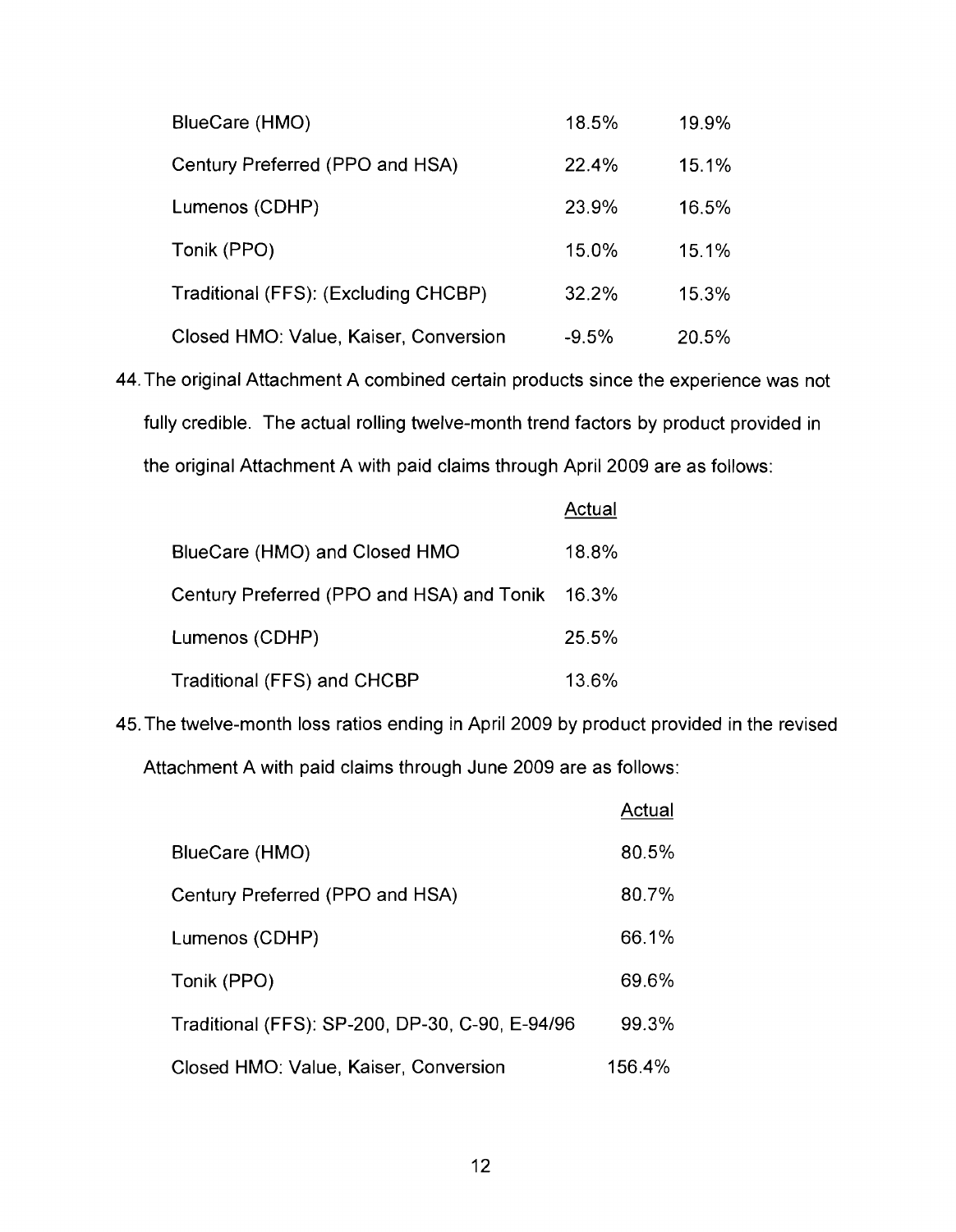46.The number of monthly members by product are as follows:

|                                                 | April 2009 | Jan. 2008 |
|-------------------------------------------------|------------|-----------|
| BlueCare (HMO)                                  | 14,709     | 20,871    |
| Century Preferred (PPO and HSA)                 | 19,227     | 24,482    |
| Lumenos (CDHP)                                  | 14,360     | 5,656     |
| Tonik (PPO)                                     | 6,975      | 3,436     |
| Traditional (FFS): SP-200, DP-30, C-90, E-94/96 | 131        | 196       |
| Closed HMO: Value, Kaiser, Conversion           | 134        | 178       |
| <b>TOTAL</b>                                    | 55,536     | 54,819    |

- 47. Anthem testified that it does not track reasons for disenrollment.
- 48. Anthem testified that membership had decreased, but new members continue to enroll.
- 49. Anthem has historically revised premium rates on January 1.
- 50. Anthem testified that it filed for an effective date of October 1, 2009 to avoid a larger rate increase expected if delayed to January 1, 2010.
- 51. Anthem provides a minimum of 30-45 days notice to policyholders prior to the implementation of a rate increase.
- 52. Anthem testified that customer service representatives will be available to assist members who cannot afford the new rates with options for other alternatives.
- 53. Anthem testified that it does not provide a one year rate guarantee.
- 54. Some brokers told applicants that the rates were valid for a one year period.
- 55. Anthem's communication to some brokers simply stated that rates are effective January - December 2009.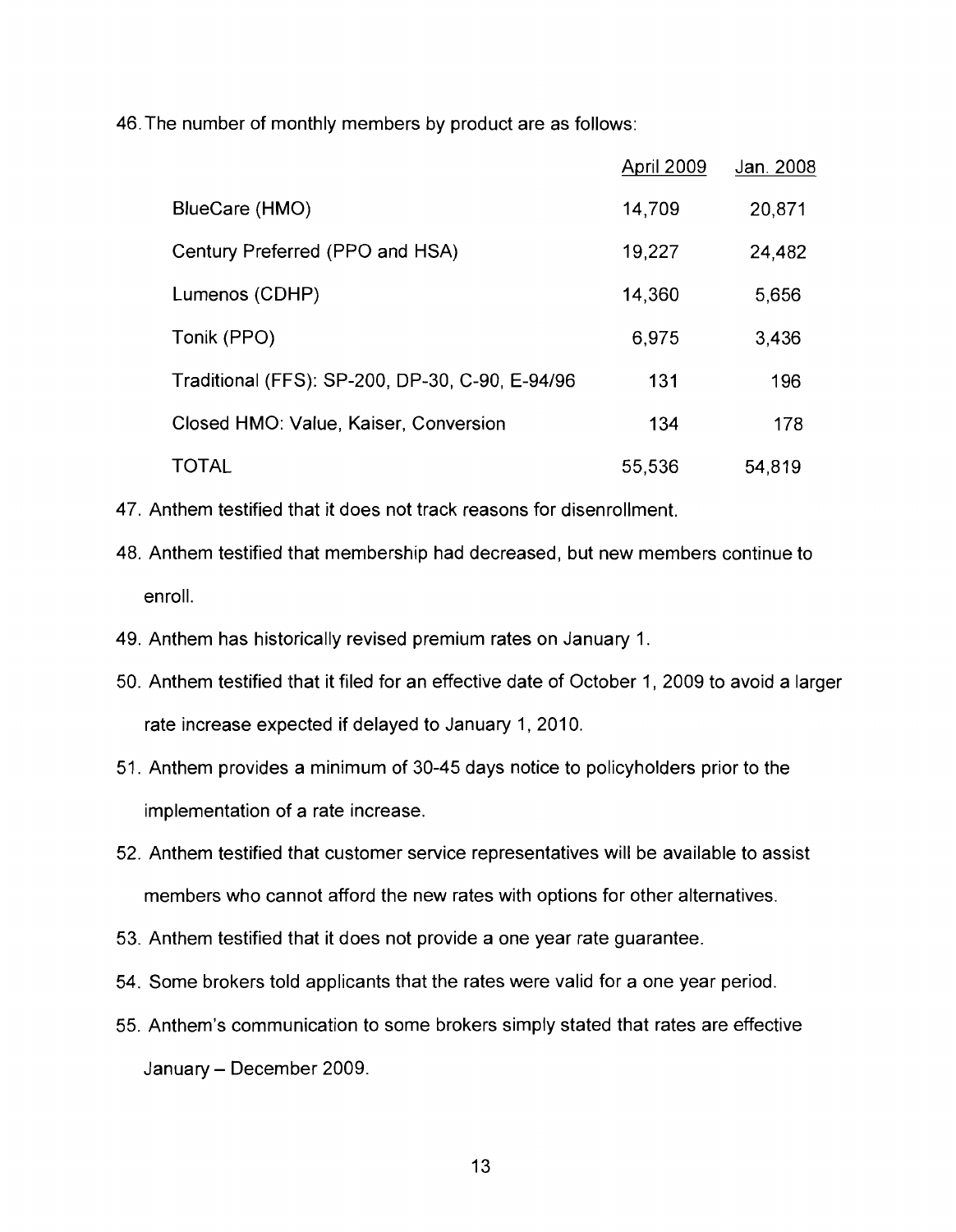- 56. Anthem testified that it does not track members on the basis of percentage of deductible met during the policy period.
- 57. Anthem did not know if there were plans to credit the members contributions towards any deductible during the calendar year to a new policy should the member decide to move to a lower cost plan due to the October increase.

58. Anthem testified it does not project membership mixes between product portfolios. 59. Anthem testified it did not account for shock lapse.

#### **Ill. DISCUSSION**

Conn. Gen. Stat. §38a-481 provides that individual health insurance rates must be filed with the commissioner. The commissioner may disapprove such rates if the rates are found to be excessive, inadequate or unfairly discriminatory. While these terms are not defined in Conn. Gen. Stat §38a-481, the Legislature has given us guidance as to their meanings through other statutes dealing with rate filings. Conn. Gen. Stat. §38a-665, which addresses rates pertaining to commercial risk insurance provides in relevant part:

Rates shall not be excessive or inadequate, as herein defined, nor shall they be unfairly discriminatory. No rate shall be held to be excessive unless (1) such rate is unreasonably high for the insurance provided or (2) a reasonable degree of competition does not exist in the area with respect to the classification to which such rate is applicable. No rate shall be held inadequate unless  $(A)$  it is unreasonably low for the insurance provided, and (B) continued use of it would endanger solvency of the insurer, or unless (C) such rate is unreasonably low for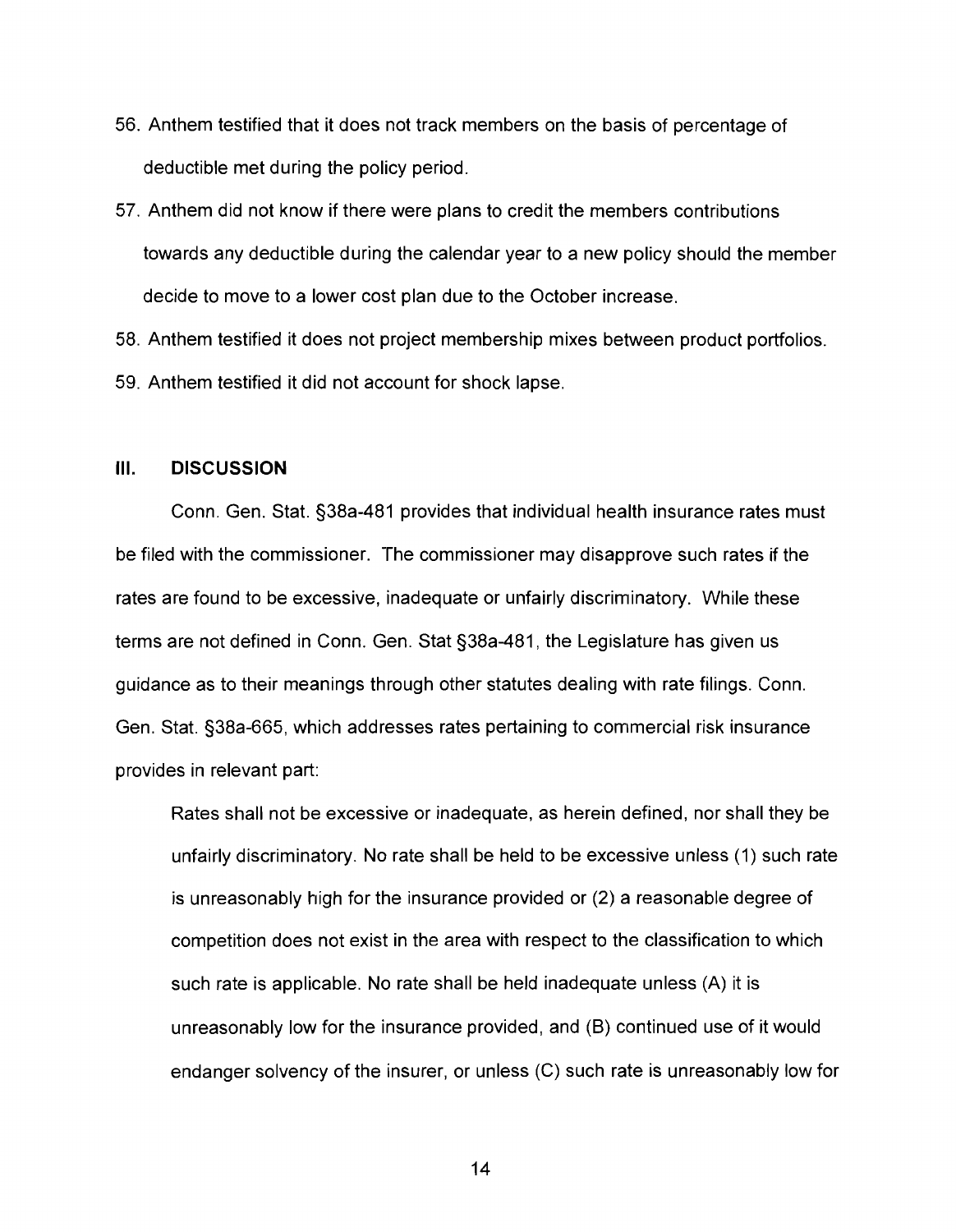the insurance provided and the use of such rate by the insurer using same has, or, if continued, will have the effect of destroying competition or creating a monopoly.

Conn. Agencies Reg. §38a-474-3, which governs rate filings for Medicare Supplement products provides in relevant part:

The commissioner shall not approve a rate for a Medicare supplement policy that is excessive, inadequate, unreasonable in relation the benefits provided or unfairly discriminatory.

Lacking any other statutory definitions in Conn. Gen. Stat. S38a-38a-481, we therefore use the definitions in Conn. Gen. Stat. S38a-665, and the reasonableness elements espoused in that statute as well as Conn. Agencies Reg. S38a-474-3, and alorrg with standard actuarial principles for health insurance, the Department uses the following standards for the review of health insurance rate filings. The Department deems rates excessive if they are unreasonably high in relation to the benefits provided and the underlying risks. Rates are deemed inadequate if they are unreasonably low in relation to the benefits provided and the underlying risks, and continued use of it would endanger the solvency of the insurer. Rates would be deemed unfairly discriminatory if the methodology to develop the rates is not actuarially sound and is not applied in a fairly consistent manner so that resulting rates were not reasonable in relation to the benefits and underlying risks. The actuarial review of the rate Application to determine if the rates are reasonable, i.e. not excessive, inadequate or unfairly discriminatory, must be in compliance with Actuarial Standard of Practice No. 8 (ASOP 8) issued by the Actuarial Standards Board of the American Academy of Actuaries.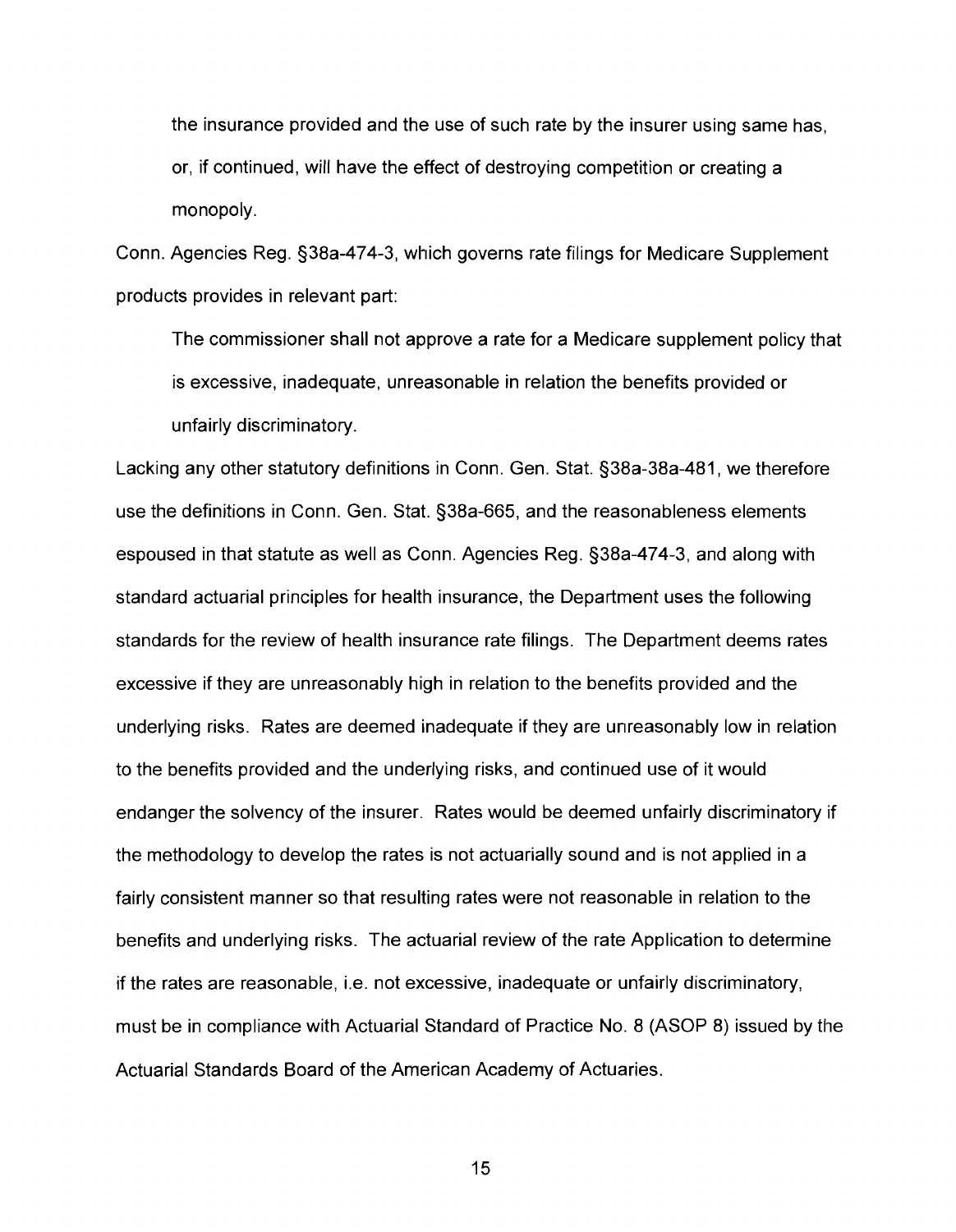The primary concern raised by the Intervenors and members of the public were that the applied for increases would not be affordable for each individual wishing to purchase Anthem individual health insurance. Affordability, however, is relative to each person and subjective, and although of overall concern, is not a standard for rate review within the statute or standard actuarial principles.

To determine if the rates filed by Anthem are reasonable in relation to the benefits provided, an actuarial analysis was conducted to review the experience, assumptions and projections used in the rate Application. Based on information provided in the Application and presented orally or in writing, the actuarial analysis indicated that Anthem's adverse claims experience is increasing for the overall block. The overall trend factors have also increased significantly for the overall block. In reviewing products individually, some products are not fully credible. Tonik and Lumenos were introduced in 2007 and therefore do not have the same level of credibility found in the Blue Care and Century Preferred products.

Based on the data provided by product, the actuarial analysis deems that the actuarial methodology used was consistent with ASOP 8 and was applied consistently across all products. The starting per member per month values are deemed to be reasonable and actuarially sound in relation to the benefits provided and the underlying risks.

The actuarial review of the retention indicates that the assumptions are reasonable with the exception of the operating margin. The operating margin is composed of a risk charge and a profit charge, but Anthem could not identify the values of the two components. The operating margin used in the rate filing is \$28.76 PMPM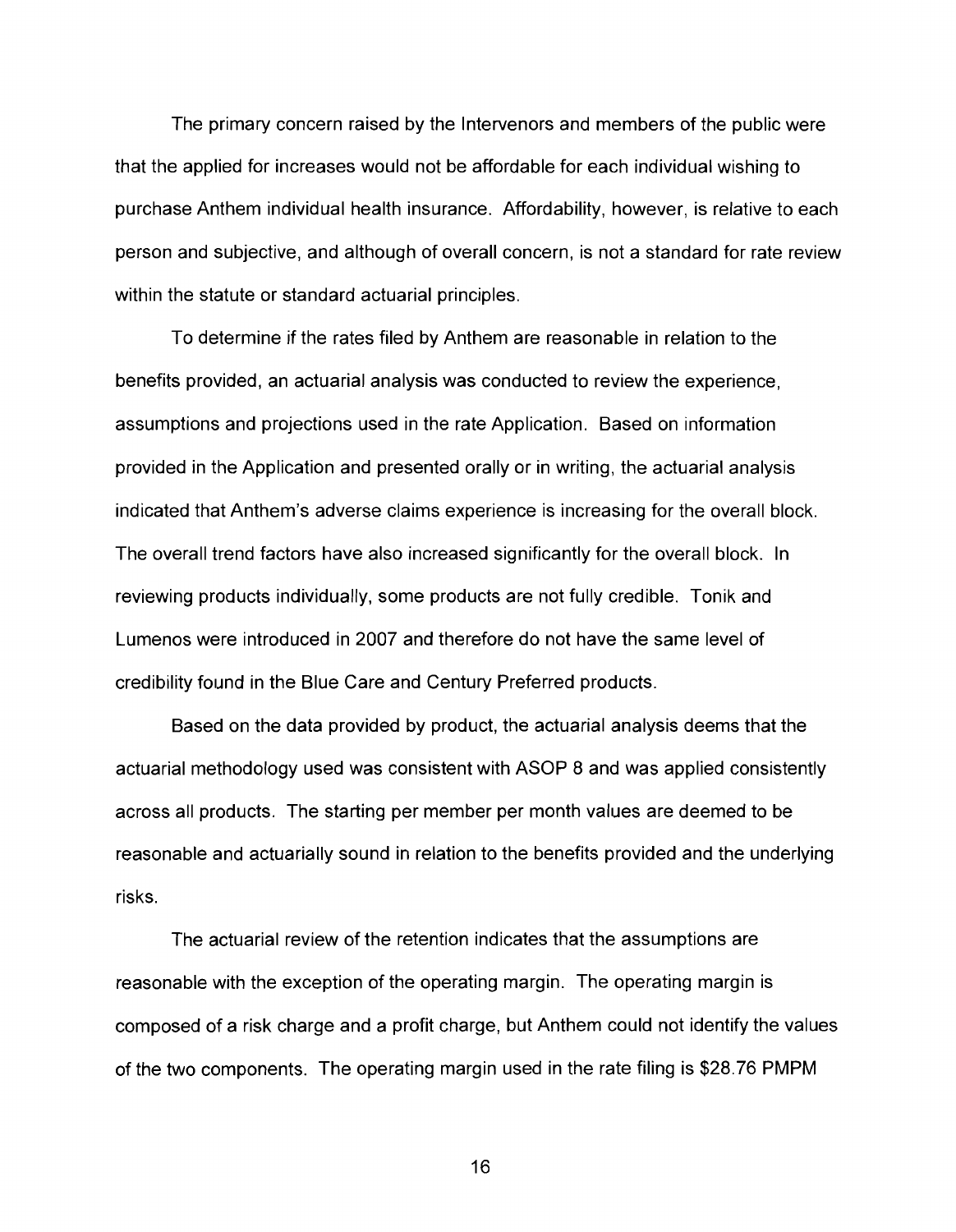and is calculated as 7.5% of overall premium. Anthem testified that there has been a significant loss in membership that is causing anti-selection. Although overall membership has not declined, the data provided shows a shift in membership from the Blue Care and Century Preferred plans to Lumenos and Tonik. Since a portion of the risk charge is captured in other assumptions including trend for each product and no specific evidence was provided in support of the need for this level of margin, an operating margin of 5% is deemed to be a reasonable value to capture both the risk charge and profit charge.

Anthem applies an adjustment for the wearing off of underwriting. No specific evidence was provided to support this adjustment, and any increase in claims on this basis is captured in the actual claims experience.

The trend used in the pricing was lower than the actual trend for the twelve months ending April 2009 for all products except the Blue Care and Closed HMO products. Attachment A in the rate Application that provides loss ratios and trend values with paid claims through April 2009, combined the HMO blocks. The actual trend for the twelve month period ending April 2009 is 18.8%, while the trend used in pricing is 19.9% for Blue Care and 20.5% for the closed block. Anthem provided a revised Attachment A with paid claims through June 2009 that provides loss ratios and trend values by product. The actual trend for Blue Care for the twelve months ending April 2009 based on claims through June 2009 is 18.5%. The actual trend for the closed block is negative and cannot be viewed as credible with only 134 members. Based on the evidence provided, the trend used for pricing for the HMO products is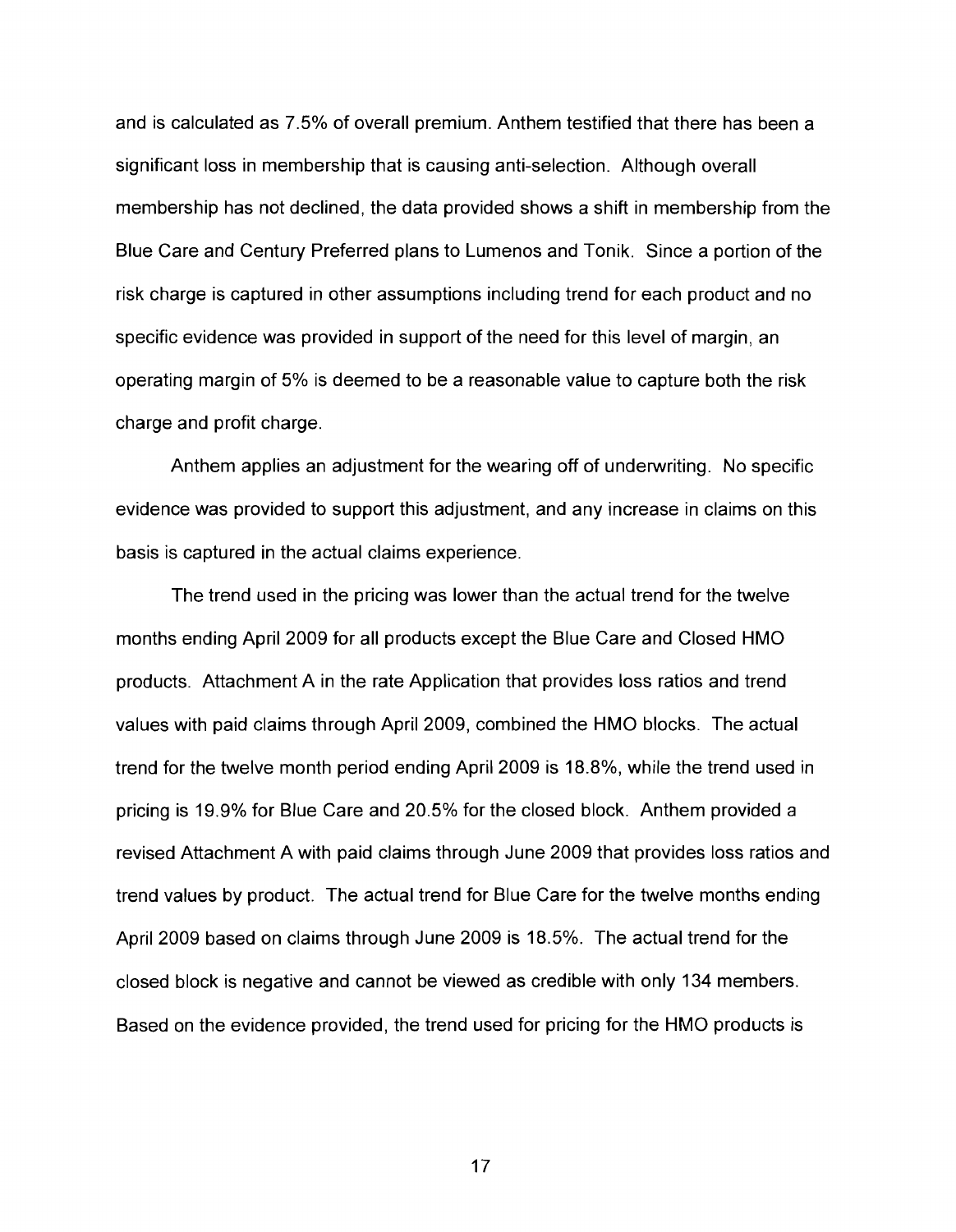viewed as unreasonable. Using the actual trend of 18.5% for Blue Care is viewed to be a reasonable assumption with no further adjustment.

Anthem stated that the trend factors used for projection included a .5% adjustment for aging. The actuarial analysis provides that this factor is redundant since the premium rates are calculated on an attained age basis. The age factors that Anthem applies to the base premium already reflect that higher claims are expected as an individual ages. Reasonable trend assurnptions for the Century Preferred, Lumenos and Tonik are those used in the rate filing less the .5% aging adjustment.

The Closed HMO and the Traditional products do not have credible experience with only 134 and 131 members as of April 2009, respectively. The Application indicated the need for 119.8% rate increase for the Closed HMO product and 40.5% rate increase for the Traditional products. Anthem requested a 30% rate increase for both products. The previously approved rate Application for the January 1, 2009 effective increases indicated the required rate increase for the Closed HMO product was 77.3%, yet Anthem only requested 20%. Although this increase may not result in a self-supported adequate rate, the lower increase was not deemed to be inadequate since the data was not credible and the resulting rate would not adversely impact the adequacy of the rates for the entire individual block of business and continued use would not impact the solvency of the company. For the Traditional products, Anthem requested 6.9% that was the increase needed based on the actuarial analysis. A review of the overall experience of the individual block indicates there would not be any significant adverse financial impact if the rate increases on these small closed blocks was limited to 20%.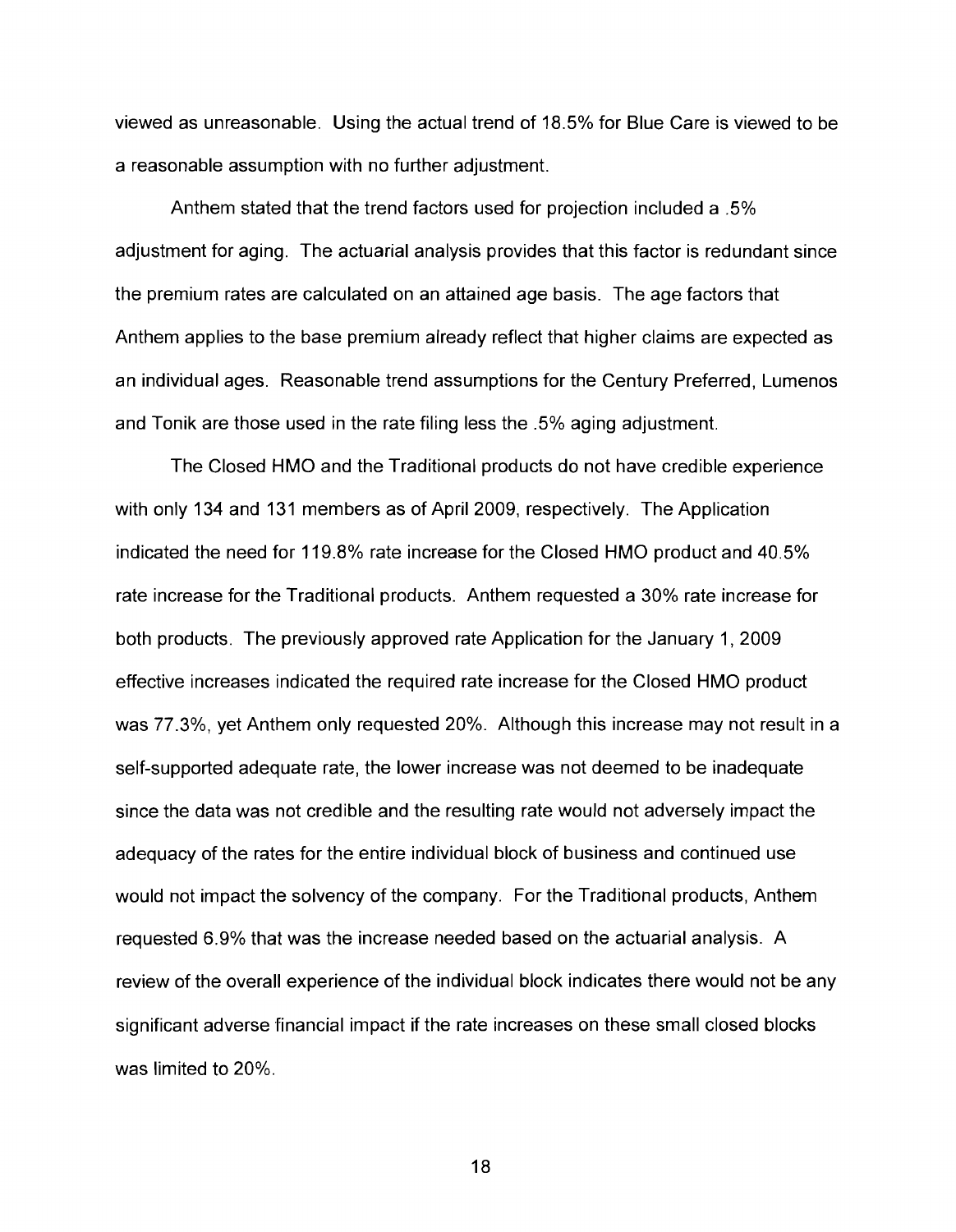The actuarial analysis by the Department developed revised projected rates effective October 1, 2009 with the following changes to assumptions used in the rate Application:

- The base PMPM for Blue Care was trended at 18.5%.  $\bullet$
- The base PMPM for Century Preferred, Lumenos and Tonik were reduced  $\bullet$ by .5% to remove the aging factor, resulting in trends of 14.6%, 16% and 14.6% respectively.
- The underwriting wear-off adjustment was reduced to 0%.
- The operating margin was recalculated on the basis of 5% of total premium compared to 7.5% of total premium.
- Since a change in assumptions would still provide a required increase in  $\bullet$ excess of that requested, the rates for the closed blocks were not recalculated with the cited adjustments.

The resulting rate increases deemed to be reasonable and actuarially sound as of October 1, 2009 are:

|                                                 | %Increase |
|-------------------------------------------------|-----------|
| BlueCare (HMO)                                  | 12.5%     |
| Century Preferred (PPO and HSA)                 | 13.4%     |
| Lumenos (CDHP)                                  | 16.7%     |
| Tonik (PPO)                                     | 10.3%     |
| Traditional (FFS): SP-200, DP-30, C-90, E-94/96 | 20.0%     |
| Closed HMO: Value, Kaiser, Conversion           | 20.0%     |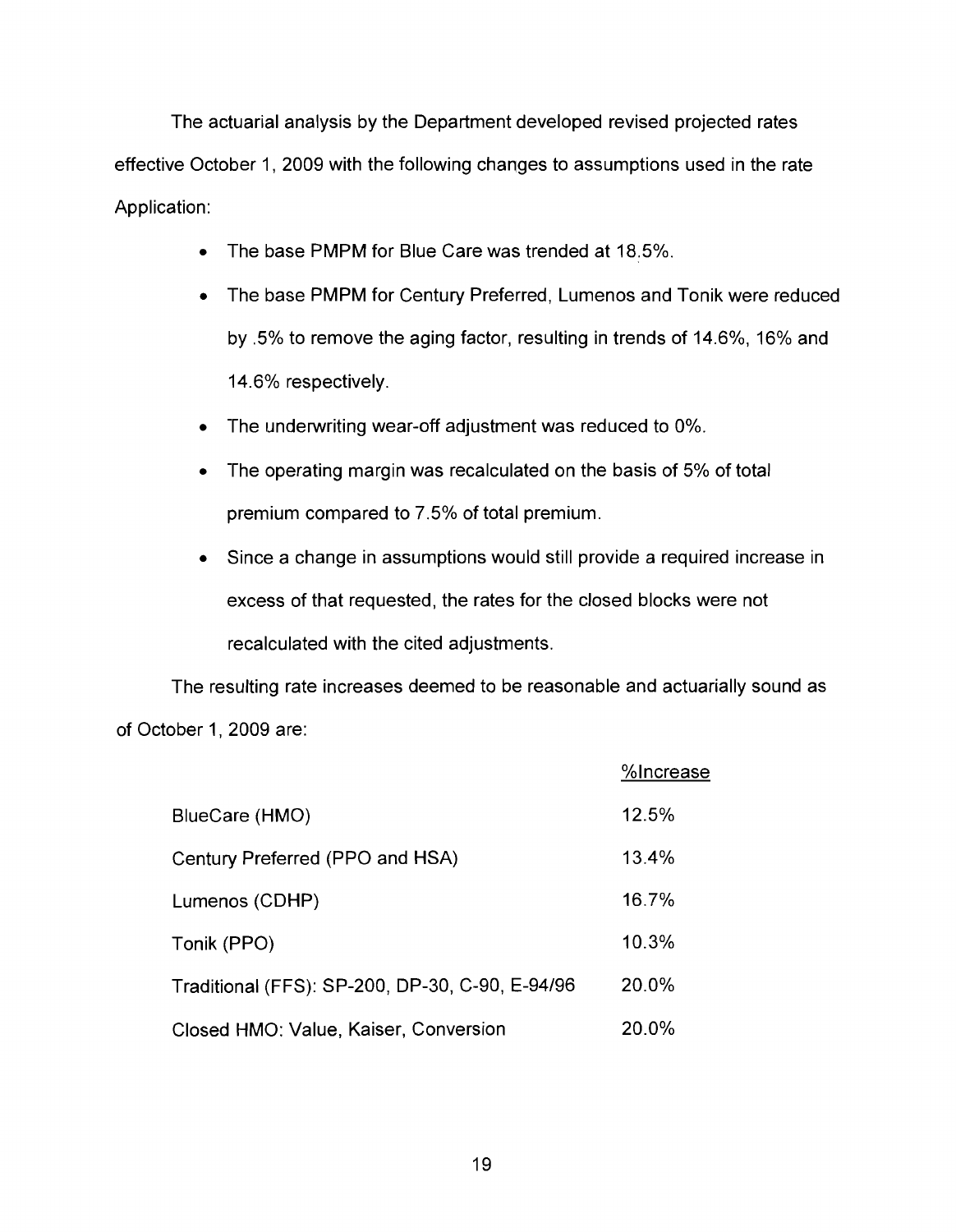Consumer concern was raised with the October 1,2009 rather than a January 1, 2010 effective date. Although Anthem does not provide one year rate guarantees, the rates have historically changed on January 1. Through public comment, the Department was advised that some brokers indicated to members that the rates were valid for a one year period. Anthem's communications to brokers in some instances were not clear and stated the rates were effective from January to December. This presents an issue of misrepresentation to the members. Of additional concern with this change in effective date is the loss of credits toward meeting the deductible that would be lost should a member feel the need to switch to a lower cost plan. This adds additional financial burden to the policyholder that is near or may have already met the annual deductible by October 1.

Anthem stated that a delay in implementing a rate increase on October 1, 2009 would result in an even higher rate increase at a later date. The additional months of trend that would need to be projected would increase the rates from the October 1 levels.

As part of the actuarial analysis by the Department, the Anthem claims experience and the Department's revised assumptions were used to project rates to an effective date of January 1, 2010. The closed blocks were not recalculated. The resulting rate increases deemed to be reasonable and actuarially sound as of January 1, 2010 are:

|                                 | %Increase |
|---------------------------------|-----------|
| BlueCare (HMO)                  | 16.6%     |
| Century Preferred (PPO and HSA) | 16.5%     |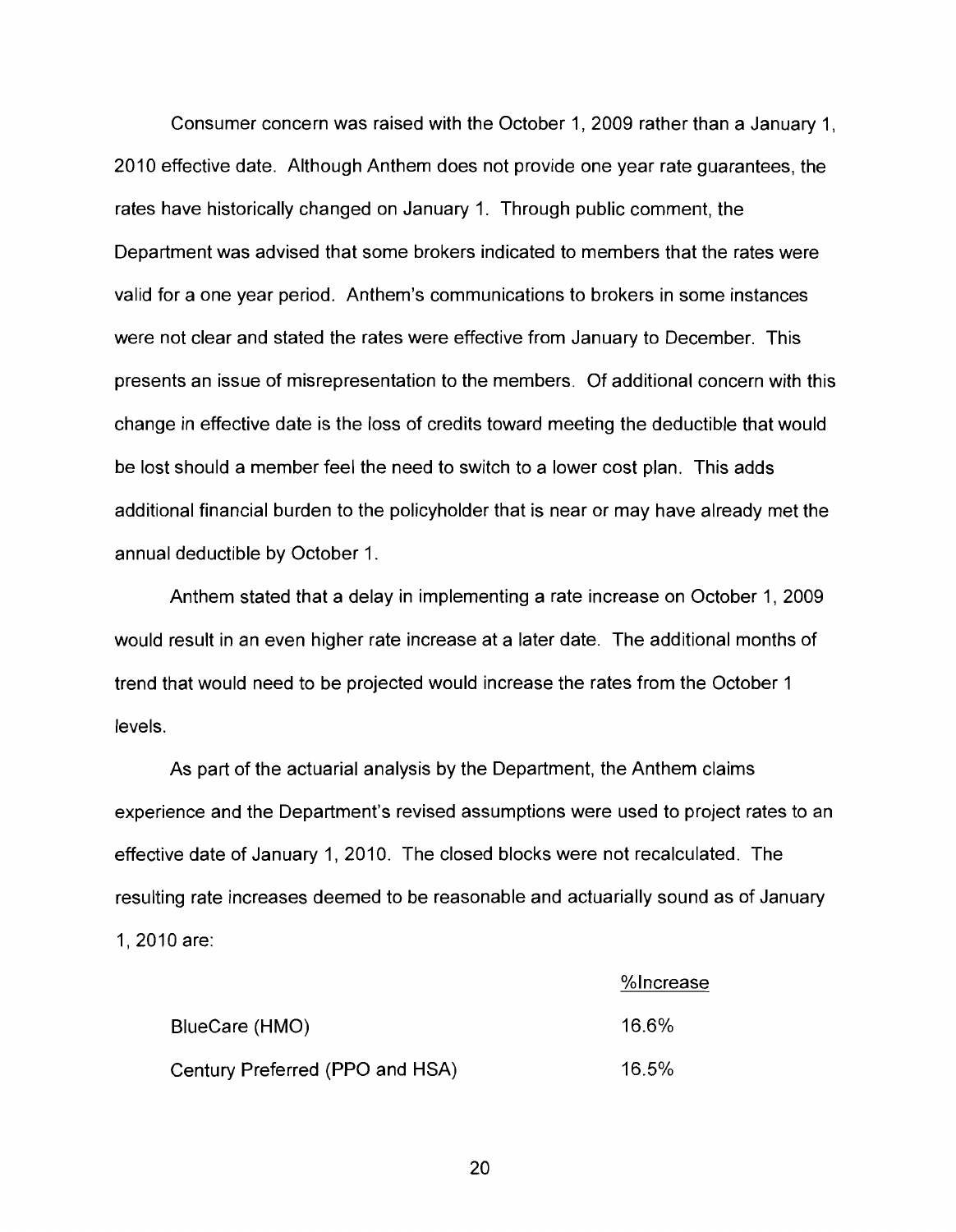| Lumenos (CDHP)                                  | 19.9% |
|-------------------------------------------------|-------|
| Tonik (PPO)                                     | 13.0% |
| Traditional (FFS): SP-200, DP-30, C-90, E-94/96 | 20.0% |
| Closed HMO: Value, Kaiser, Conversion           | 20.0% |

Although the resulting increases are higher than those recalculated by the Department based on an October 1, 2009 effective date, the resulting rate increases are lower than those requested in the rate Application.

#### **IV. CONCLUSION AND RECOMMENDATION**

Based on the foregoing and the record of the July 20, 2009 public hearing, the undersigned concludes that the rates filed by Anthem to be effective October 1, 2009 are excessive and recommends that the Insurance Commissioner disapprove the rate Application increases in accordance with Conn. Gen. Stat. §38a-481. The undersigned concludes that the recommended rate revisions determined in the actuarial analysis presented in the discussion section are actuarially sound, and are adequate, not excessive and not unfairly discriminatory in accordance with Conn. Gen. Stat.§38a-481. In light of the possible misrepresentations to members that rates were effective through December 2009 and the potential financial impact to members that would choose to elect a new plan and lose credit for claims previously credited to the deductible, the undersigned recommends delaying any rate increase to January 1, 2010. The undersigned concludes that a delay in the requested October 1, 2009 effective date to January 1, 2010 effective date will not result in rates that are significantly higher using